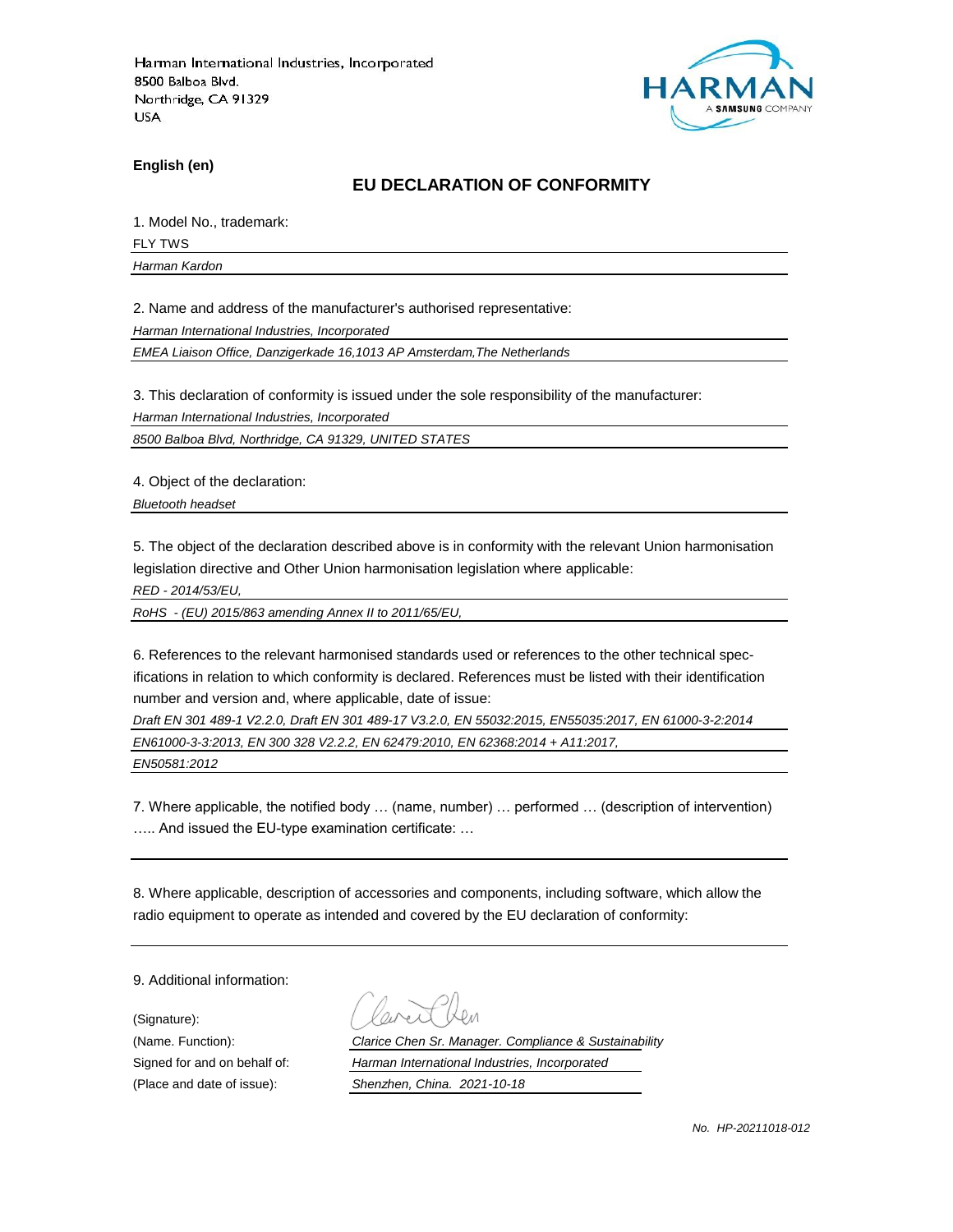

#### **UK DECLARATION OF CONFORMITY**

1. Model No., trademark:

*FLY TWS Harman Kardon*

2. Name and address of the manufacturer's authorised representative:

*Harman International Industries, Incorporated*

*Ground Floor, Westside 2, London Road, Apsley, Hemel Hempstead, Hertfordshire, HP3 9TD, United Kingdom.*

3. This declaration of conformity is issued under the sole responsibility of the manufacturer: *Harman International Industries, Incorporated 8500 Balboa Blvd, Northridge, CA 91329, UNITED STATES*

4. Object of the declaration:

*Bluetooth headset*

5. The object of the declaration described above is in conformity with the relevant Union harmonisation legislation directive and Other Union harmonisation legislation where applicable:

*Radio Equipment Regulations 2017*

*The Restriction of the Use of Certain Hazardous Substances in Electrical and Electronic Equipment Regulations 2012*

6. References to the relevant harmonised standards used or references to the other technical specifications in relation to which conformity is declared. References must be listed with their identification number and version and, where applicable, date of issue:

*Draft EN 301 489-1 V2.2.0, Draft EN 301 489-17 V3.2.0, EN 55032:2015, EN55035:2017, EN 61000-3-2:2014 EN61000-3-3:2013, EN 300 328 V2.2.2, EN 62479:2010, EN 62368:2014 + A11:2017, EN50581:2012*

7. Where applicable, the notified body … (name, number) … performed … (description of intervention) ….. And issued the EU-type examination certificate: …

8. Where applicable, description of accessories and components, including software, which allow the radio equipment to operate as intended and covered by the EU declaration of conformity:

9. Additional information:

(Signature):

(Name. Function): *Clarice Chen Sr. Manager. Compliance & Sustainability* Signed for and on behalf of: *Harman International Industries, Incorporated* (Place and date of issue): *Shenzhen, China. 2021-10-18*

*No. HP-20211018-012*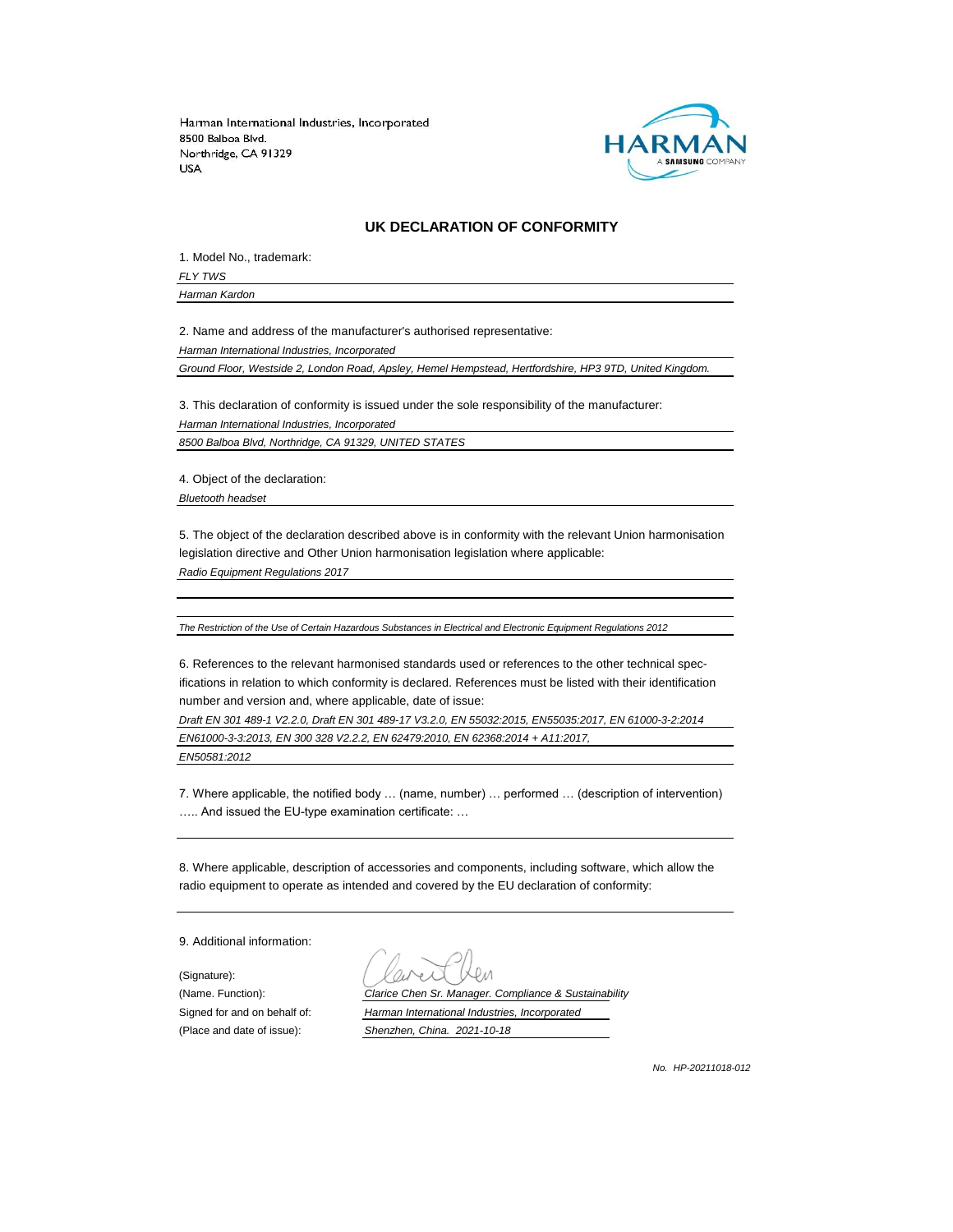

**Български (bg)**

#### **ЕС ДЕКЛАРАЦИЯ ЗА СЪОТВЕТСТВИЕ**

1.Модел No., търговска марка :

FLY TWS

*Harman Kardon*

2. Име и адрес на производителя или на неговия упълномощен представител:

*Harman International Industries, Incorporated*

*EMEA Liaison Office, Danzigerkade 16,1013 AP Amsterdam,The Netherlands*

3. Настоящата декларация за съответствие е издадена на отговорността на производителя:

*Harman International Industries, Incorporated*

*8500 Balboa Blvd, Northridge, CA 91329, UNITED STATES*

4. Предмет на декларацията:

*Bluetooth headset*

5. Предметът на декларацията, описан по-горе, отговаря на съответното законодателство на Съюза за хармонизация Директива и Друго законодателство на Съюза за хармонизация, когато е приложимо: *RED - 2014/53/EU,*

*RoHS - (EU) 2015/863 amending Annex II to 2011/65/EU,*

6. Позоваване на използваните хармонизирани стандарти или позоваване на други технически спецификации, по отно отношение на които се декларира съответствие.При позоваването трябва да се посочва техният идентификационен номер и версията им и,ако е приложимо,дата на издаване: *Draft EN 301 489-1 V2.2.0, Draft EN 301 489-17 V3.2.0, EN 55032:2015, EN55035:2017, EN 61000-3-2:2014 EN61000-3-3:2013, EN 300 328 V2.2.2, EN 62479:2010, EN 62368:2014 + A11:2017, EN50581:2012*

7. Когато е приложимо, нотифицираният орган… (наименование, номер)… извърши … (описание на извършеното) … и издаде сертификата за ЕС изследване на типа: …

8. Когато е приложимо, описание на принадлежностите и компонентите, включително софтуер, които позволяват на радиосъоръжението да работи по предназначение и които са обхванати от ЕС декларацията за съответствие:

9. Допълнителна информация:

(подпис):

(място и дата на издаване): *Shenzhen, China. 2021-10-18*

aren Chen

(име, длъжност): *Clarice Chen Sr. Manager. Compliance & Sustainability*

Подписано за и от името на: *Harman International Industries, Incorporated*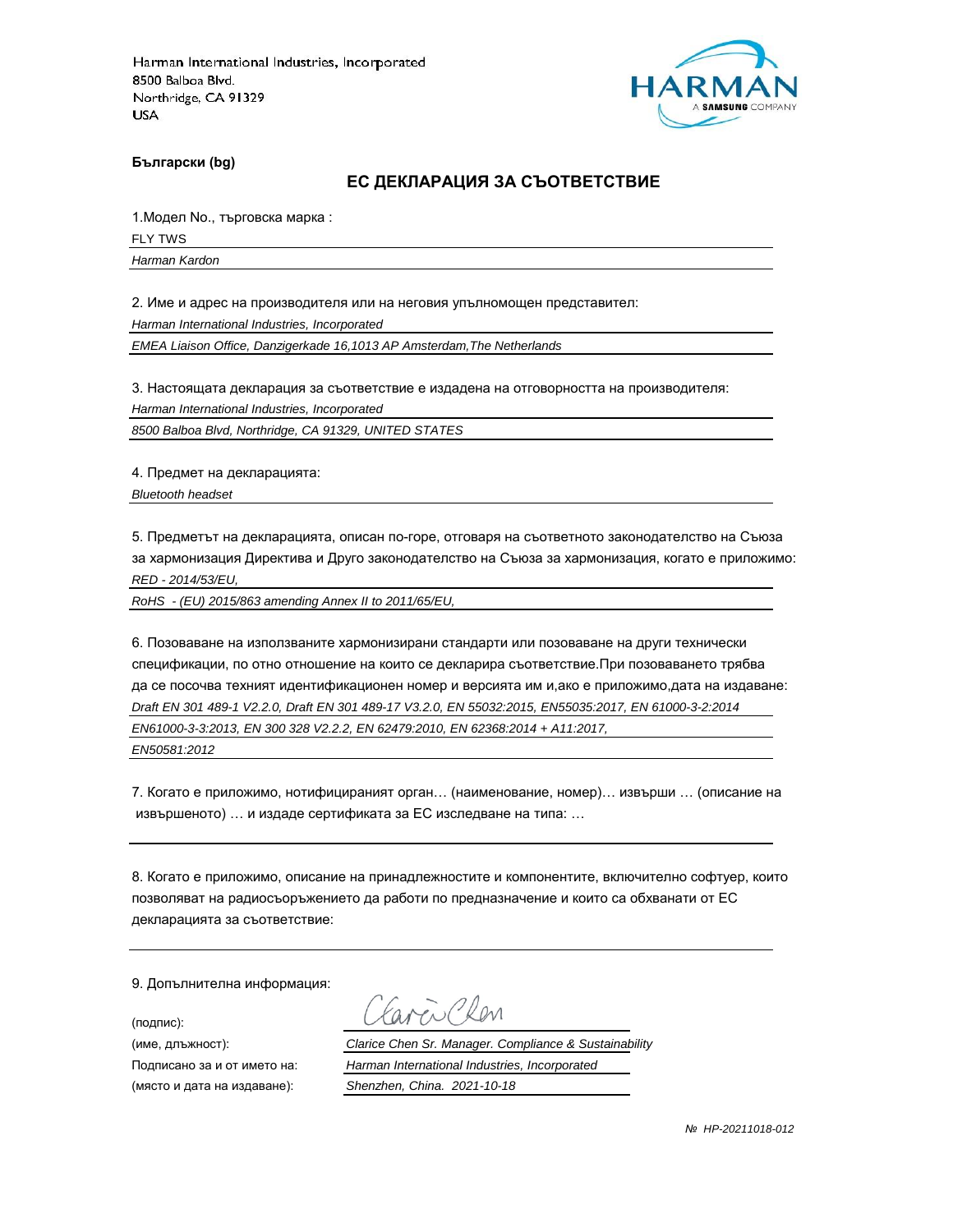

**Deutsch (de)**

## **EU-KONFORMITÄTSERKLÄRUNG**

1. Modell Nr., Handelsmarke:

FLY TWS

*Harman Kardon*

2. Name und Anschrift des Herstellers oder seines Bevollmächtigten:

*Harman International Industries, Incorporated*

*EMEA Liaison Office, Danzigerkade 16,1013 AP Amsterdam,The Netherlands*

3. Die alleinige Verantwortung für die Ausstellung dieser Konformitätserklärung trägt der Hersteller:

*Harman International Industries, Incorporated*

*8500 Balboa Blvd, Northridge, CA 91329, UNITED STATES*

4. Gegenstand der Erklärung

*Bluetooth headset*

5. Der oben beschriebene Gegenstand der Erklärung erfüllt die einschlägigen Harmonisierungsrecht -svorschriften der Union Richtlinie und gegebenenfalls weitere Harmonisierungsrechtsvorschriften der Union: *RED - 2014/53/EU,*

*RoHS - (EU) 2015/863 amending Annex II to 2011/65/EU,*

6.Angabe der einschlägigen harmonisierten Normen, die zugrunde gelegt wurden, oder Angabe der anderen technischen Spezifikationen, bezüglich derer die Konformität erklärt wird: Dabei müssen die jeweilige Kennnummer,die angewandte Fassung und gegebenenfalls das Ausgabedatum angegeben werden: *Draft EN 301 489-1 V2.2.0, Draft EN 301 489-17 V3.2.0, EN 55032:2015, EN55035:2017, EN 61000-3-2:2014 EN61000-3-3:2013, EN 300 328 V2.2.2, EN 62479:2010, EN 62368:2014 + A11:2017, EN50581:2012*

7. Falls zutreffend — Die notifizierte Stelle … (Name, Kennnummer) hat … (Beschreibung ihrer Mitwirkung) … und folgende EU-Baumusterprüfbescheinigung ausgestellt:

8.Falls vorhanden — Beschreibung des Zubehörs und der Bestandteile einschließlich Software,die den bestimmungsgemäßen Betrieb der Funkanlage ermöglichen und von der EU-Konformitätserklärung erfasst werden:

9. Zusatzangaben

(Unterschrift):

(Name, Funktion): *Clarice Chen Sr. Manager. Compliance & Sustainability* Unterzeichnet und im Namen von: *Harman International Industries, Incorporated* (Ort und Datum der Ausstellung): *Shenzhen, China. 2021-10-18*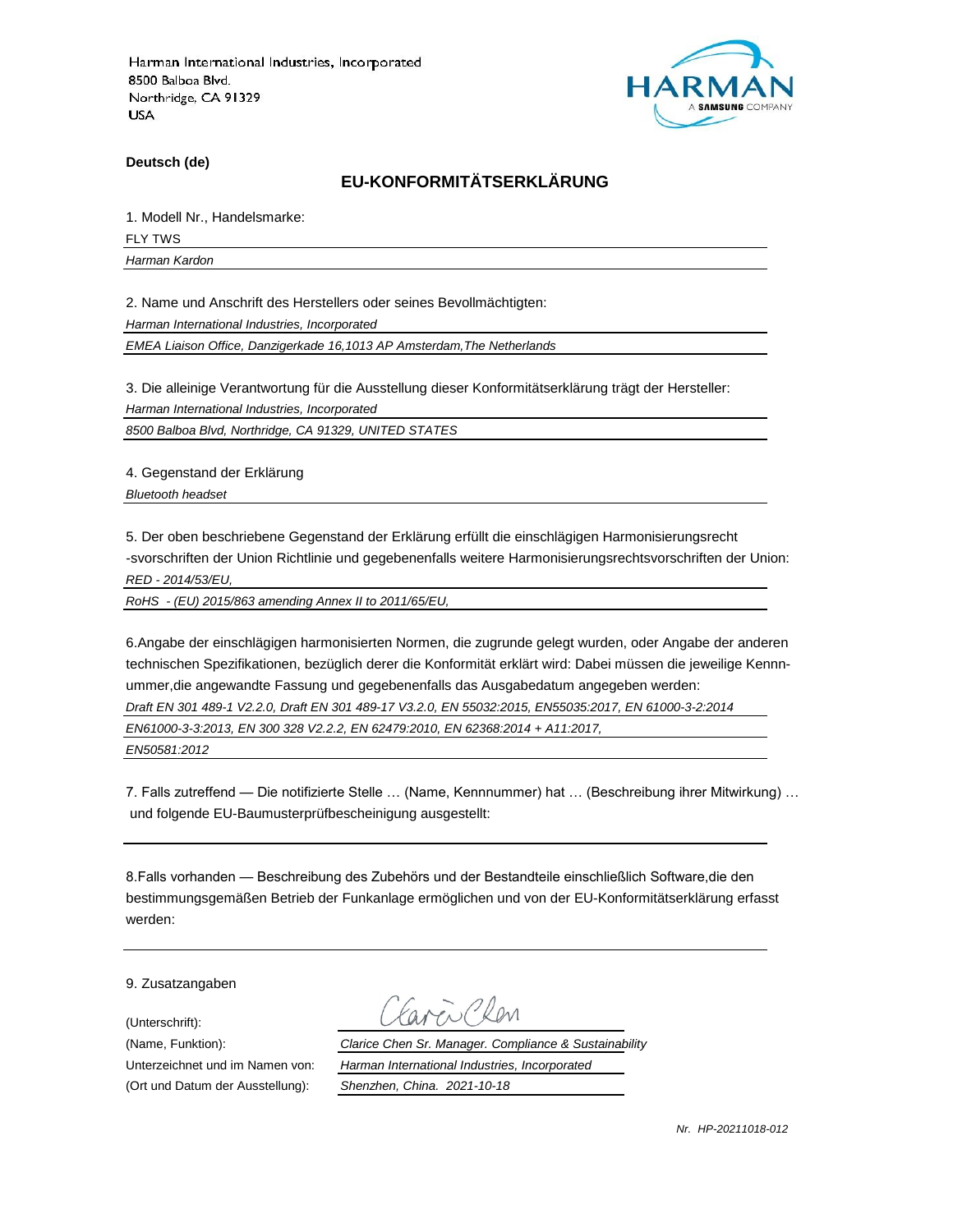

**Hrvatski (hr)**

### **EU IZJAVA O SUKLADNOSTI**

1.Model br.,marka FLY TWS

*Harman Kardon*

2. Ime i adresa proizvođača ili njegovog ovlaštenog zastupnika:

*Harman International Industries, Incorporated*

*EMEA Liaison Office, Danzigerkade 16,1013 AP Amsterdam,The Netherlands*

3. Za izdavanje ove izjave o sukladnosti odgovoran je isključivo proizvođač:

*Harman International Industries, Incorporated*

*8500 Balboa Blvd, Northridge, CA 91329, UNITED STATES*

4. Predmet izjave:

*Bluetooth headset*

5. Prethodno opisani predmet izjave u skladu je s relevantnim zakonodavstvom Unije o usklađivanju i drugim zakonodavstvom Unije o usklađivanju prema potrebi:

*RED - 2014/53/EU,*

*RoHS - (EU) 2015/863 amending Annex II to 2011/65/EU,*

6. Upućivanja na odgovarajuće usklađene norme koje se upotrebljavaju ili upućivanje na druge tehničke specifikacije u odnosu na koje se deklarira sukladnost. Upućivanja moraju biti navedena s identifikacijskim brojem i verzijom te, prema potrebi, datumom izdavanja:

*Draft EN 301 489-1 V2.2.0, Draft EN 301 489-17 V3.2.0, EN 55032:2015, EN55035:2017, EN 61000-3-2:2014 EN61000-3-3:2013, EN 300 328 V2.2.2, EN 62479:2010, EN 62368:2014 + A11:2017,* 

*EN50581:2012*

7.Prema potrebi, prijavljeno tijelo ... (naziv, broj) … provelo je … (opis intervencije) … i izdalo potvrdu o EU ispitivanju tipa:

8. Prema potrebi, opis dodatne opreme i sastavnica, uključujući softver, koji omogućuju normalan rad radijske opreme koji je obuhvaćen EU izjavom o sukladnosti:

9. Dodatne informacije:

(potpis):

(ime, funkcija) *Clarice Chen Sr. Manager. Compliance & Sustainability* Potpisano za i u ime: *Harman International Industries, Incorporated* (mjesto i datum izdavanja): *Shenzhen, China. 2021-10-18*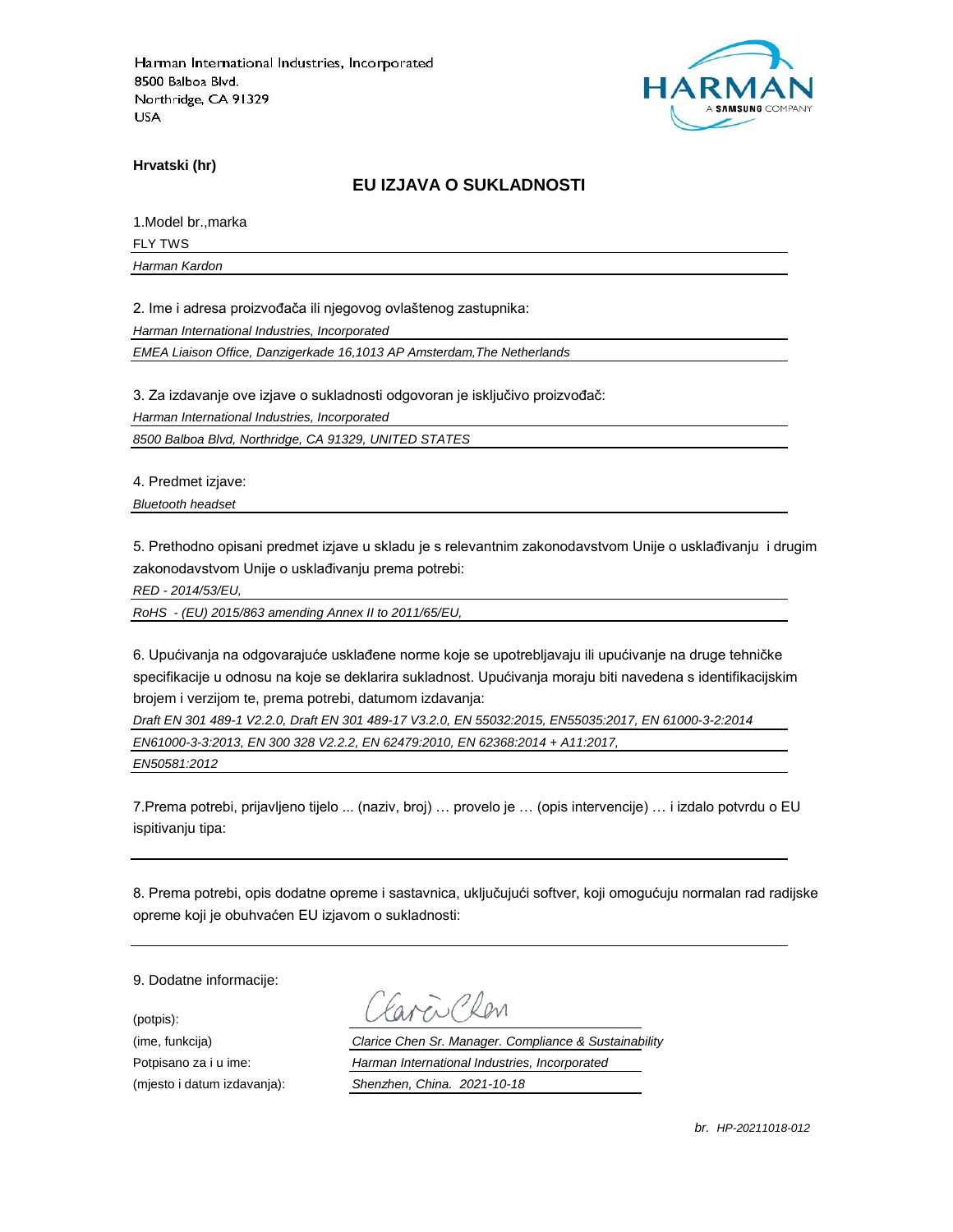

**čeština (cs)**

# **EU PROHLÁŠENÍ O SHODĚ**

1. Model č.,ochranná známka: FLY TWS

*Harman Kardon*

2. Jméno a adresa výrobce nebo jeho zplnomocněného zástupce:

*Harman International Industries, Incorporated*

*EMEA Liaison Office, Danzigerkade 16,1013 AP Amsterdam,The Netherlands*

3. Toto prohlášení o shodě se vydává na výhradní odpovědnost výrobce:

*Harman International Industries, Incorporated*

*8500 Balboa Blvd, Northridge, CA 91329, UNITED STATES*

4. Předmět prohlášení:

*Bluetooth headset*

5. Výše popsaný předmět prohlášení je ve shodě s příslušnými harmonizovanými právními předpisy Unie a náležitých případech další harmonizované právní předpisy Unie:

*RED - 2014/53/EU,*

*RoHS - (EU) 2015/863 amending Annex II to 2011/65/EU,*

6. Odkazy na příslušné harmonizované normy, které byly použity, nebo na jiné technické specifikace, na jejichž základě se shoda prohlašuje. Odkazy se uvedou s jejich identifikačním číslem a verzí a v příslušných případech rovněž s datem vydání:

*Draft EN 301 489-1 V2.2.0, Draft EN 301 489-17 V3.2.0, EN 55032:2015, EN55035:2017, EN 61000-3-2:2014 EN61000-3-3:2013, EN 300 328 V2.2.2, EN 62479:2010, EN 62368:2014 + A11:2017, EN50581:2012*

7. Případně: oznámený subjekt ... (název, číslo) … provedl … (popis opatření) … a vydal certifikát EU přezkoušení typu:

8.V příslušných případech popis příslušenství a součástí, včetně softwaru, které umožňují zamýšlené fungování rádiového zařízení v souladu s EU prohlášením o shodě:

9. Další informace:

(podpis):

(jméno, funkce): *Clarice Chen Sr. Manager. Compliance & Sustainability* Podepsáno za a jménem: *Harman International Industries, Incorporated* (místo a datum vydání): *Shenzhen, China. 2021-10-18*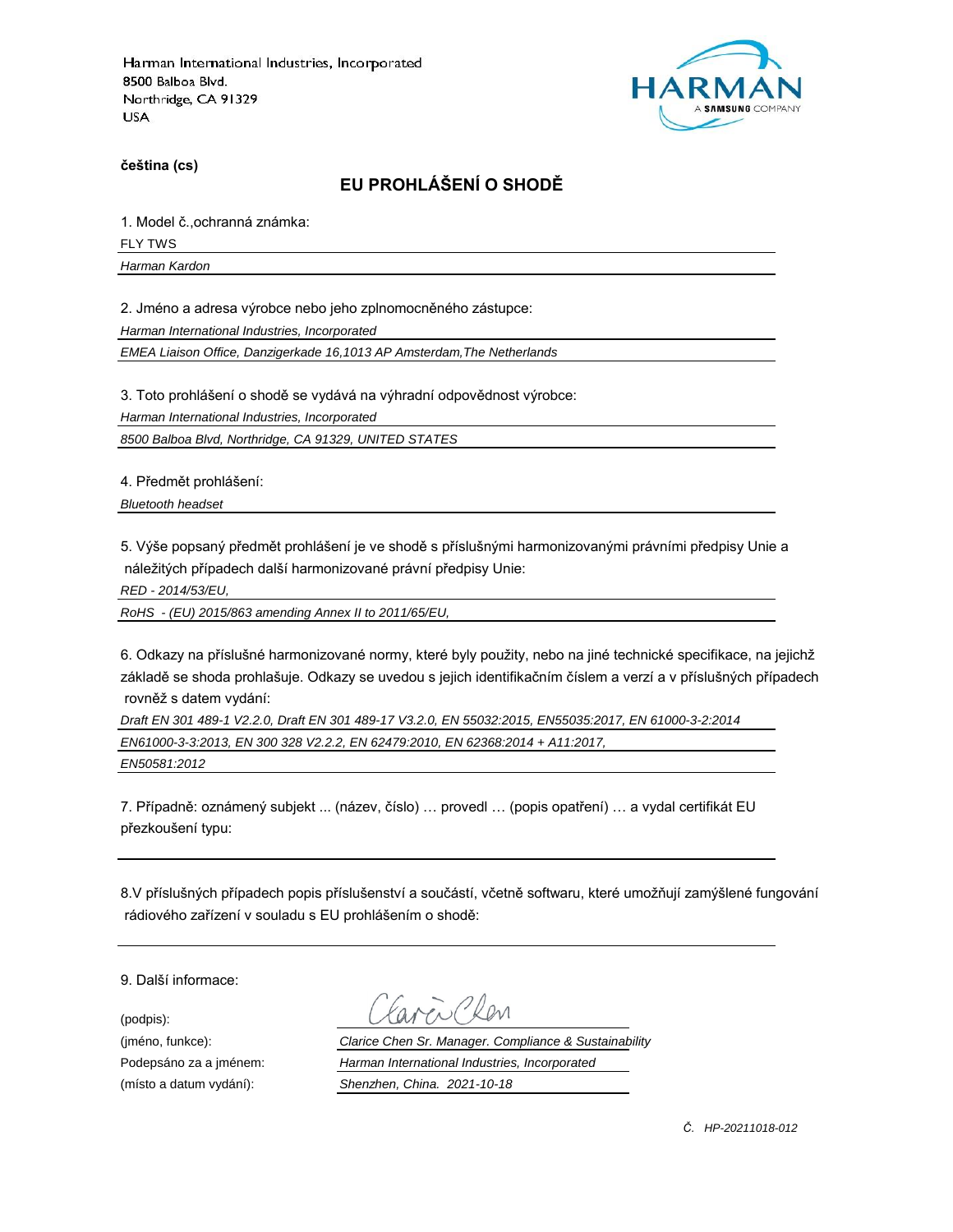

**eesti keel (et)**

#### **ELI VASTAVUSDEKLARATSIOON**

1. Tootenumber,kaubamärk:

FLY TWS

*Harman Kardon*

2. Tootja või tema volitatud esindaja nimi ja aadress:

*Harman International Industries, Incorporated*

*EMEA Liaison Office, Danzigerkade 16,1013 AP Amsterdam,The Netherlands*

3. Käesolev vastavusdeklaratsioon on välja antud tootja ainuvastutusel:

*Harman International Industries, Incorporated*

*8500 Balboa Blvd, Northridge, CA 91329, UNITED STATES*

4. Deklareeritav toode:

*Bluetooth headset*

5. Ülalkirjeldatud deklareeritav toode on kooskõlas asjakohaste liidu ühtlustamisõigusaktidega ja Muud liidu ühtlustamisõigusaktid (vajaduse korral):

*RED - 2014/53/EU,*

*RoHS - (EU) 2015/863 amending Annex II to 2011/65/EU,*

6. Viited kasutatud harmoneeritud standarditele või muudele tehnilistele kirjeldustele, millele vastavust deklareeritakse. Viidetele peab lisama nende identifitseerimisnumbri ja versiooni ning vajaduse korral väljaandmise kuupäeva:

*Draft EN 301 489-1 V2.2.0, Draft EN 301 489-17 V3.2.0, EN 55032:2015, EN55035:2017, EN 61000-3-2:2014 EN61000-3-3:2013, EN 300 328 V2.2.2, EN 62479:2010, EN 62368:2014 + A11:2017, EN50581:2012*

7.Vajaduse korral: teavitatud asutus … (nimi, number) … teostas … (tegevuse kirjeldus) … ja andis välja Eli tüübihindamistõendi:

8.Vajaduse korral selliste tarvikute ja osade, samuti tarkvara kirjeldus, mis võimaldavad raadioseadet kasutada ettenähtud otstarbel ja kooskõlas ELi vastavusdeklaratsiooniga:

9. Lisateave:

(allkiri):

(nimi, ametinimetus): *Clarice Chen Sr. Manager. Compliance & Sustainability* Alla kirjutanud (kelle poolt/nimel): *Harman International Industries, Incorporated* (väljaandmise koht ja kuupäev): *Shenzhen, China. 2021-10-18*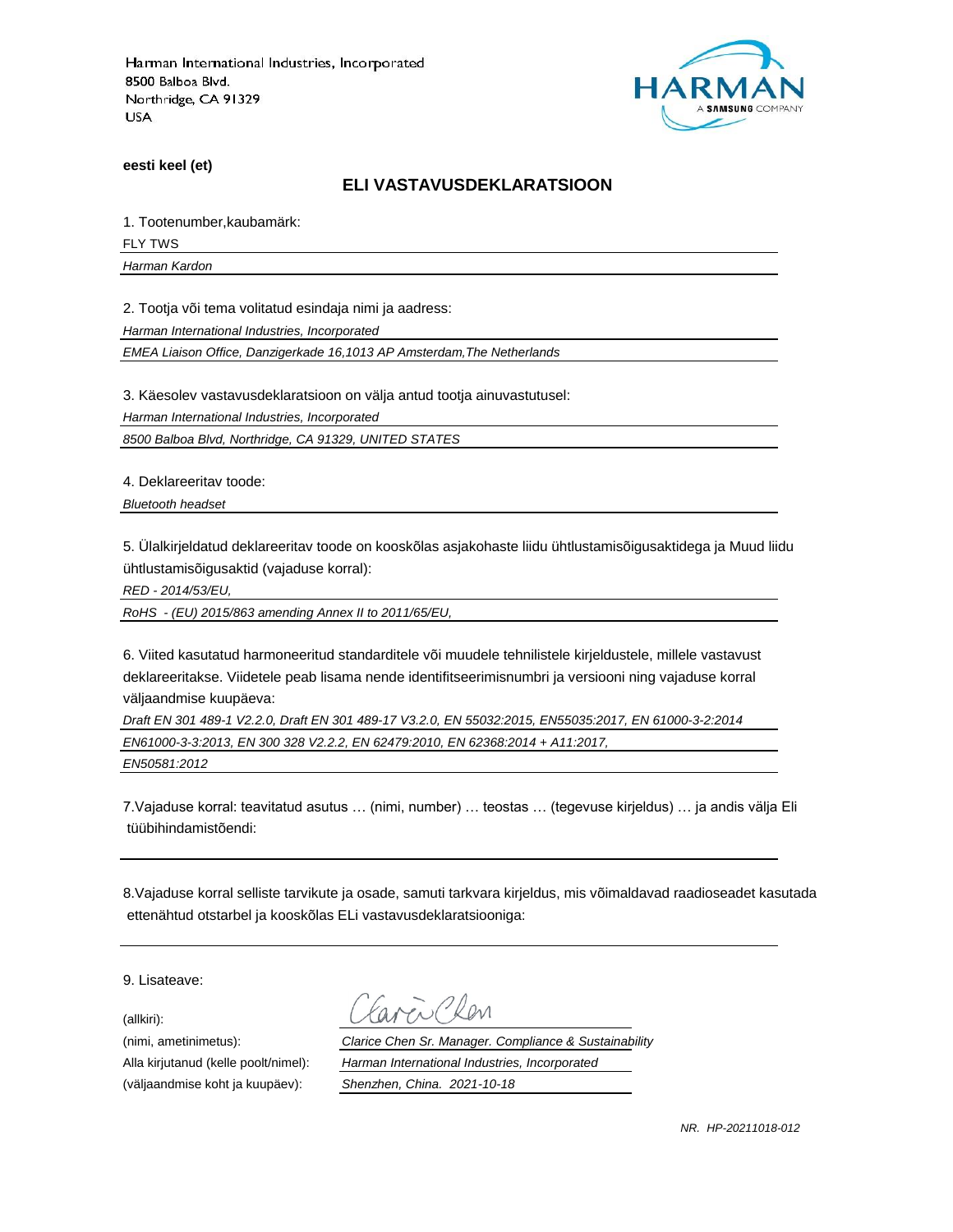

**español (es)**

### **DECLARACIÓN UE DE CONFORMIDAD**

1. Nombre del Modelo,marca:

FLY TWS

*Harman Kardon*

2. Nombre y dirección del fabricante o de su representante autorizado:

*Harman International Industries, Incorporated*

*EMEA Liaison Office, Danzigerkade 16,1013 AP Amsterdam,The Netherlands*

3. La presente declaración de conformidad se expide bajo la exclusiva responsabilidad del fabricante.

*Harman International Industries, Incorporated*

*8500 Balboa Blvd, Northridge, CA 91329, UNITED STATES*

4. Objeto de la declaración:

*Bluetooth headset*

5. El objeto de la declaración descrito anteriormente es conforme con la legislación de armonización pertinente de la Unión y Otra legislación de armonización de la Unión, cuando sea aplicable:

*RED - 2014/53/EU,*

*RoHS - (EU) 2015/863 amending Annex II to 2011/65/EU,*

6.Referencias a las normas armonizadas pertinentes utilizadas o referencias a las otras especificaciones técnicas en relación con las cuales se declara la conformidad. Las referencias se enumerarán con su número de identificación y su versión y, en su caso, la fecha de emisión:

*Draft EN 301 489-1 V2.2.0, Draft EN 301 489-17 V3.2.0, EN 55032:2015, EN55035:2017, EN 61000-3-2:2014 EN61000-3-3:2013, EN 300 328 V2.2.2, EN 62479:2010, EN 62368:2014 + A11:2017,* 

*EN50581:2012*

7. Cuando proceda: El organismo notificado … (nombre, número) … ha efectuado … (descripción de la intervención) … y expedido el certificado de examen UE de tipo:

8. Cuando proceda, descripción de los accesorios y componentes, incluido el software, que permiten que el equipo radioeléctrico funcione como estaba previsto y esté amparado por la declaración UE de conformidad:

9. Información adicional:

(Firma):

Plen

(nombre, cargo): *Clarice Chen Sr. Manager. Compliance & Sustainability* Firmado en nombre de: *Harman International Industries, Incorporated* (lugar y fecha de expedición): *Shenzhen, China. 2021-10-18*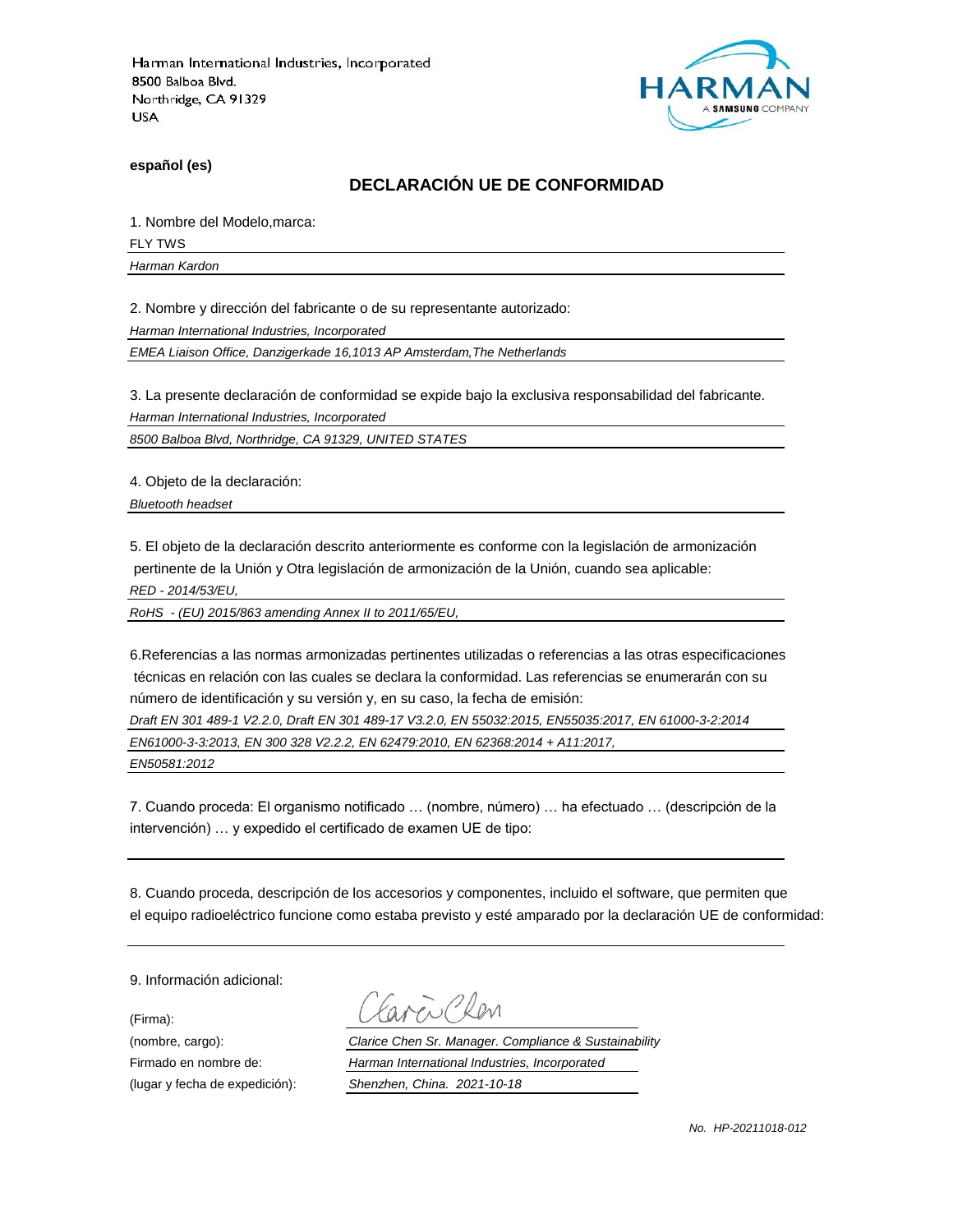

**italiano (it)**

## **DICHIARAZIONE DI CONFORMITÀ UE**

1. Modello n.,brand:

FLY TWS

*Harman Kardon*

2. Nome e indirizzo del fabbricante o del suo rappresentante autorizzato:

*Harman International Industries, Incorporated*

*EMEA Liaison Office, Danzigerkade 16,1013 AP Amsterdam,The Netherlands*

3. La presente dichiarazione di conformità è rilasciata sotto l'esclusiva responsabilità del fabbricante:

*Harman International Industries, Incorporated*

*8500 Balboa Blvd, Northridge, CA 91329, UNITED STATES*

4. Oggetto della dichiarazione:

*Bluetooth headset*

5. L'oggetto della dichiarazione di cui sopra è conforme alla pertinente normativa di armonizzazione dell'Unione e Se del caso, altre normative di armonizzazione dell'Unione:

*RED - 2014/53/EU,*

*RoHS - (EU) 2015/863 amending Annex II to 2011/65/EU,*

6. Riferimento alle pertinenti norme armonizzate utilizzate o riferimenti alle altre specifiche tecniche in relazione alle quali è dichiarata la conformità. I riferimenti devono essere indicati con il loro numero di identificazione e versione e, se del caso, la data di emissione:

*Draft EN 301 489-1 V2.2.0, Draft EN 301 489-17 V3.2.0, EN 55032:2015, EN55035:2017, EN 61000-3-2:2014 EN61000-3-3:2013, EN 300 328 V2.2.2, EN 62479:2010, EN 62368:2014 + A11:2017,* 

*EN50581:2012*

7. Se del caso, l'organismo notificato … (denominazione, numero) … ha effettuato … (descrizione dell'intervento) … e rilasciato il certificato di esame UE del tipo:

8. Se del caso, una descrizione degli accessori e dei componenti inclusi nella dichiarazione di con -formità UE,compreso il software, che consentono all'apparecchiatura radio di funzionare come previsto:

9. Informazioni supplementari:

(Firma):

i Clan

(nome, funzione): *Clarice Chen Sr. Manager. Compliance & Sustainability* Firmato a nome e per conto di: *Harman International Industries, Incorporated* (luogo e data del rilascio): *Shenzhen, China. 2021-10-18*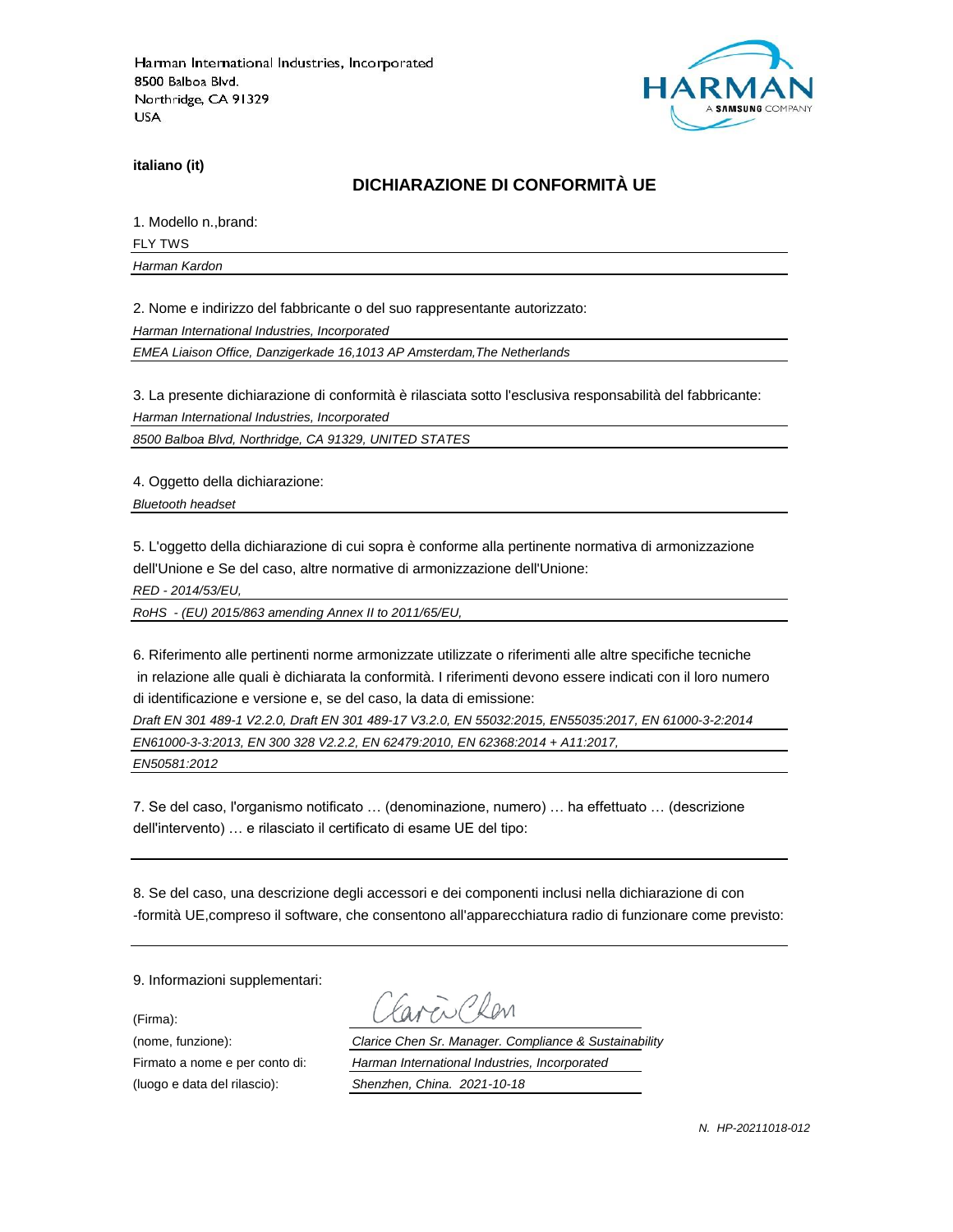

**dansk (da)**

#### **EU-OVERENSSTEMMELSESERKLÆ RING**

1. Model nr., mærke:

FLY TWS

*Harman Kardon*

2. Navn og adresse på fabrikanten eller dennes bemyndigede repræ sentant:

*Harman International Industries, Incorporated*

*EMEA Liaison Office, Danzigerkade 16,1013 AP Amsterdam,The Netherlands*

3. Denne overensstemmelseserklæring udstedes på fabrikantens ansvar:

*Harman International Industries, Incorporated*

*8500 Balboa Blvd, Northridge, CA 91329, UNITED STATES*

4. Erklæringens genstand:

*Bluetooth headset*

5. Genstanden for erklæringen, som beskrevet ovenfor, er i overensstemmelse med den relevante EU-harmoniseringslovgivning og Eventuelt anden EU-harmoniseringslovgivning:

*RED - 2014/53/EU,*

*RoHS - (EU) 2015/863 amending Annex II to 2011/65/EU,*

6.Henvisninger til de relevante anvendte harmoniserede standarder eller henvisninger til de andre tekniske specifikationer, som der erklæres overensstemmelse med. Henvisninger angives med deres identifikationsnummer og version og eventuelt udstedelsesdato:

*Draft EN 301 489-1 V2.2.0, Draft EN 301 489-17 V3.2.0, EN 55032:2015, EN55035:2017, EN 61000-3-2:2014 EN61000-3-3:2013, EN 300 328 V2.2.2, EN 62479:2010, EN 62368:2014 + A11:2017,* 

*EN50581:2012*

7. Hvor det er relevant, det bemyndigede organ … (navn, nummer) har foretaget … (beskrivelse af aktiviteten) … og udstedt EU-typeafprøvningsattest:

8. I givet fald beskrivelse af tilbehør og komponenter, herunder software, som får radioudstyret til at fungere efter hensigten og er dækket af EU-overensstemmelseserklæringen:

9. Supplerende oplysninger:

(Underskrift):

(udstedelsessted og -dato): *Shenzhen, China. 2021-10-18*

(navn, stilling) (underskrift): *Clarice Chen Sr. Manager. Compliance & Sustainability* Underskrevet for og på vegne af: *Harman International Industries, Incorporated*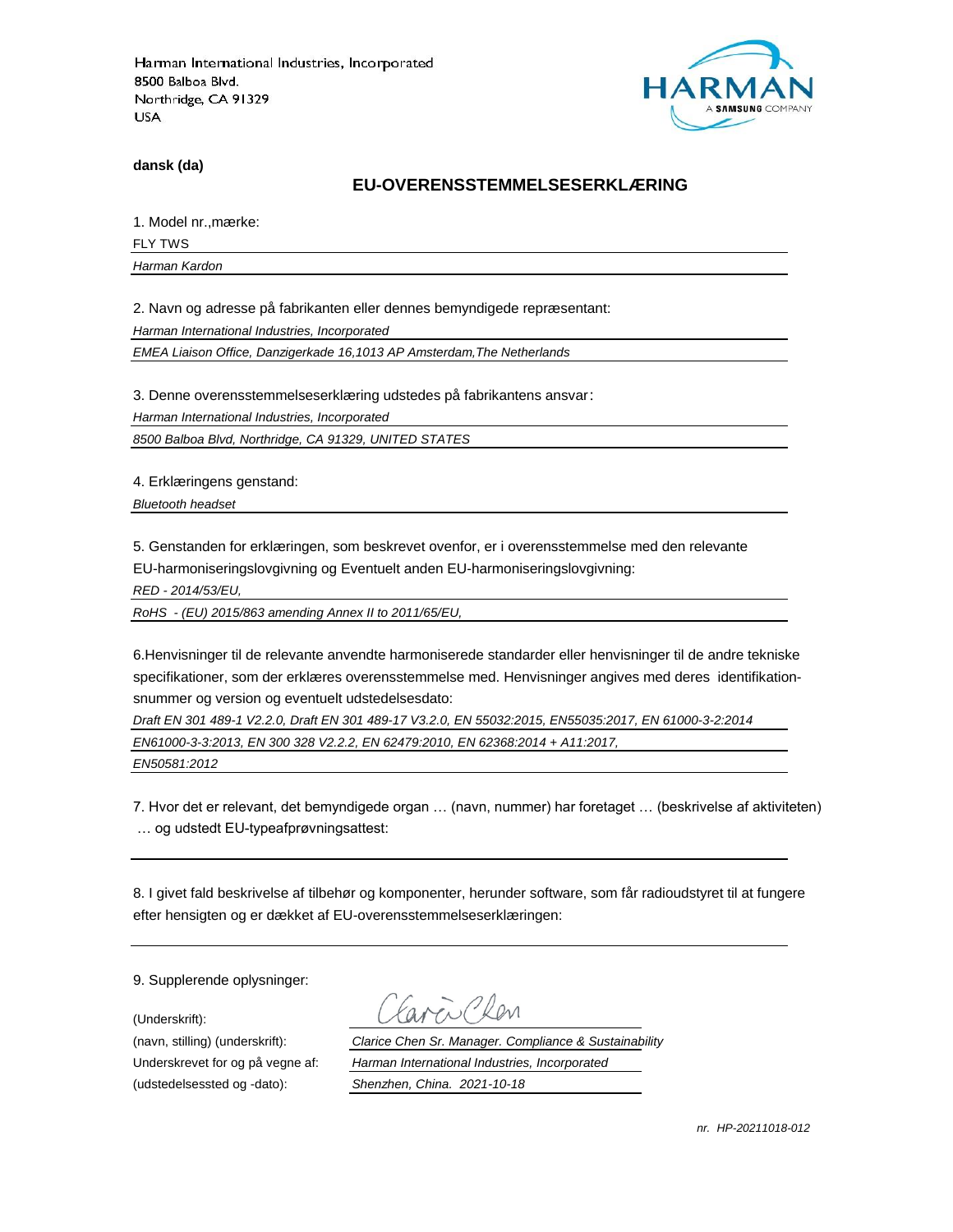

**ελληνικά (el)**

#### **ΔΗΛΩΣΗ ΣΥΜΜΟΡΦΩΣΗΣ ΕΕ**

1. Αριθμός μοντέλου, εμπορικό σήμα: FLY TWS

*Harman Kardon*

2. Όνομα και διεύθυνση του κατασκευαστή ή του εξουσιοδοτημένου αντιπροσώπου του:

*Harman International Industries, Incorporated*

*EMEA Liaison Office, Danzigerkade 16,1013 AP Amsterdam,The Netherlands*

3. Η παρούσα δήλωση συμμόρφωσης εκδίδεται με αποκλειστική ευθύνη του κατασκευαστή:

*Harman International Industries, Incorporated*

*8500 Balboa Blvd, Northridge, CA 91329, UNITED STATES*

4.Αντικείμενο της δήλωσης:

*Bluetooth headset*

5. Ο στόχος της δήλωσης που περιγράφεται παραπάνω είναι σύμφωνος προς τη σχετική ενωσιακή νομοθεσία εναρμόνισης και Άλλη ενωσιακή νομοθεσία εναρμόνισης, κατά περίπτωση

*RED - 2014/53/EU,*

*RoHS - (EU) 2015/863 amending Annex II to 2011/65/EU,*

6. Αναφορές στα σχετικά εναρμονισμένα πρότυπα που χρησιμοποιούνται ή αναφορές στις λοιπές τεχνικές προδιαγραφές σε σχέση με τις οποίες δηλώνεται η συμμόρφωση. Οι αναφορές πρέπει να απαριθμούνται με τον αριθμό αναγνώρισης και την έκδοση και, κατά περίπτωση, την ημερομηνία δημοσίευσής τους: *Draft EN 301 489-1 V2.2.0, Draft EN 301 489-17 V3.2.0, EN 55032:2015, EN55035:2017, EN 61000-3-2:2014 EN61000-3-3:2013, EN 300 328 V2.2.2, EN 62479:2010, EN 62368:2014 + A11:2017, EN50581:2012*

7.Όπου έχει εφαρμογή, ο κοινοποιημένος οργανισμός … (ονομασία, αριθμός) … πραγματοποίησε (περιγραφή της παρέμβασης) … και εξέδωσε το πιστοποιητικό εξέτασης τύπου ΕΕ:

8.Όπου έχει εφαρμογή, περιγραφή των παρελκόμενων και εξαρτημάτων, συμπεριλαμβανομένου του λογισμικού, που επιτρέπουν στον ραδιοεξοπλισμό να λειτουργεί όπως προβλέπεται και που καλύπτ -N43ονται από τη δήλωση συμμόρφωσης:

9. Συμπληρωματικές πληροφορίες:

(υπογραφή):

 $R_{\text{N}}$ (όνομα, θέση): *Clarice Chen Sr. Manager. Compliance & Sustainability* Υπογραφή για λογαριασμό εξ ονόματος: *Harman International Industries, Incorporated*

(τόπος και ημερομηνία έκδοσης): *Shenzhen, China. 2021-10-18*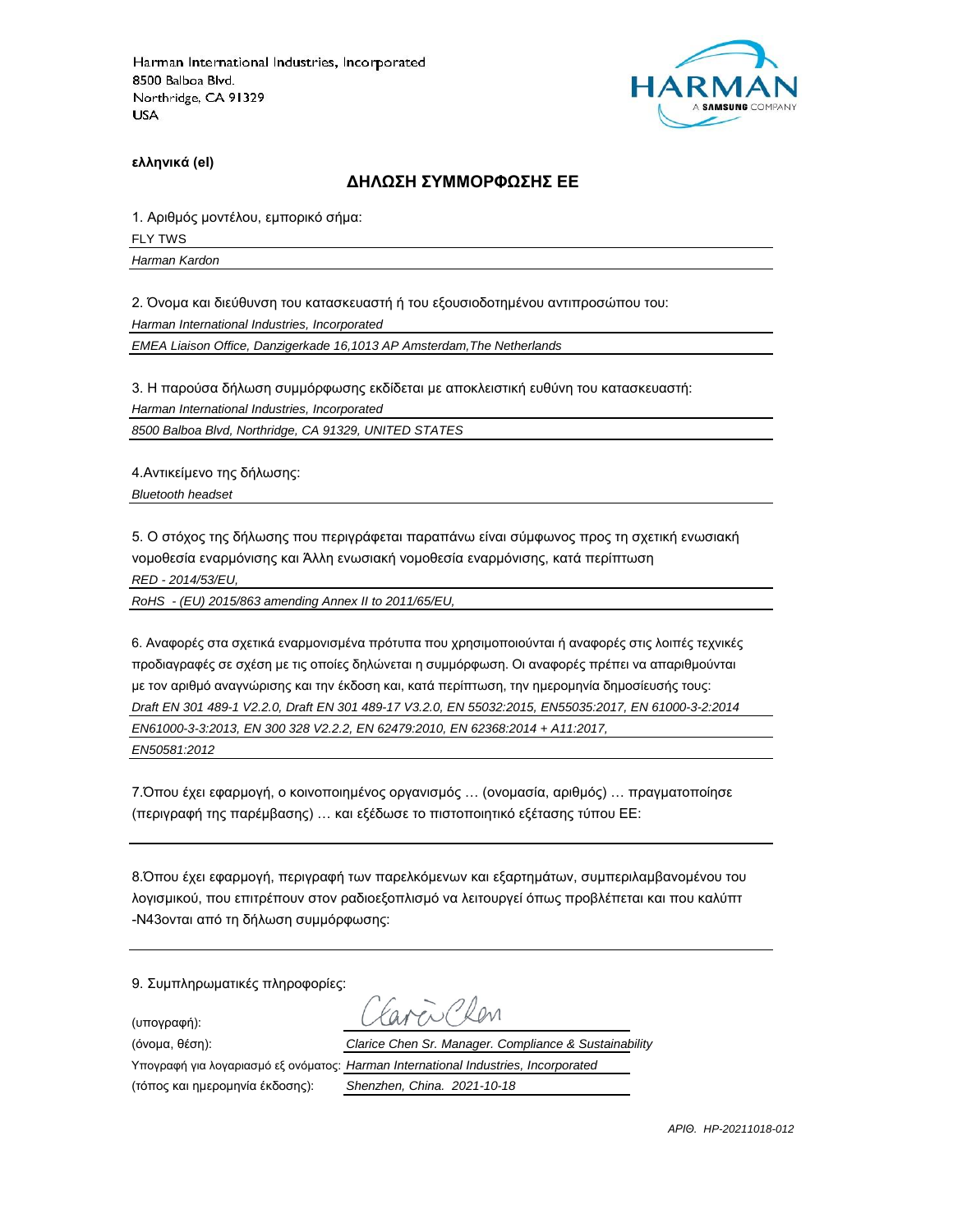

**français (fr)**

#### **DECLARATION UE DE CONFORMITE**

1. numéro de modèle,marque:

FLY TWS

*Harman Kardon*

2. Nom et adresse du fabricant ou de son mandataire:

*Harman International Industries, Incorporated*

*EMEA Liaison Office, Danzigerkade 16,1013 AP Amsterdam,The Netherlands*

3. La présente déclaration de conformité est établie sous la seule responsabilité du fabricant:

*Harman International Industries, Incorporated*

*8500 Balboa Blvd, Northridge, CA 91329, UNITED STATES*

4. Objet de la déclaration:

*Bluetooth headset*

5. L'objet de la déclaration décrit ci-dessus est conforme à la législation d'harmonisation de l'Union applicable et Autres législations d'harmonisation de l'Union, s'il y a lieu:

*RED - 2014/53/EU,*

*RoHS - (EU) 2015/863 amending Annex II to 2011/65/EU,*

6. Références des normes harmonisées pertinentes appliquées ou des autres spécifications techniques par rapport auxquelles la conformité est déclarée. Il faut indiquer, pour chaque référence, le numéro d'identification, la version et, le cas échéant, la date d'émission:

*Draft EN 301 489-1 V2.2.0, Draft EN 301 489-17 V3.2.0, EN 55032:2015, EN55035:2017, EN 61000-3-2:2014 EN61000-3-3:2013, EN 300 328 V2.2.2, EN 62479:2010, EN 62368:2014 + A11:2017,* 

*EN50581:2012*

7.S'il y a lieu: l'organisme notifié … (nom, numéro) … a réalisé … (description de l'intervention) … et a délivré le certificat d'examen UE de type:

8.S'il y a lieu, description des accessoires et des éléments (y compris logiciels) qui permettent à l'équipement radioélectrique de fonctionner selon sa destination et qui sont couverts par la déclaration UE de conformité:

9. Informations complémentaires:

(Signature):

(nom, fonction): *Clarice Chen Sr. Manager. Compliance & Sustainability* Signé par et au nom de: *Harman International Industries, Incorporated* (lieu et date d'émission): *Shenzhen, China. 2021-10-18*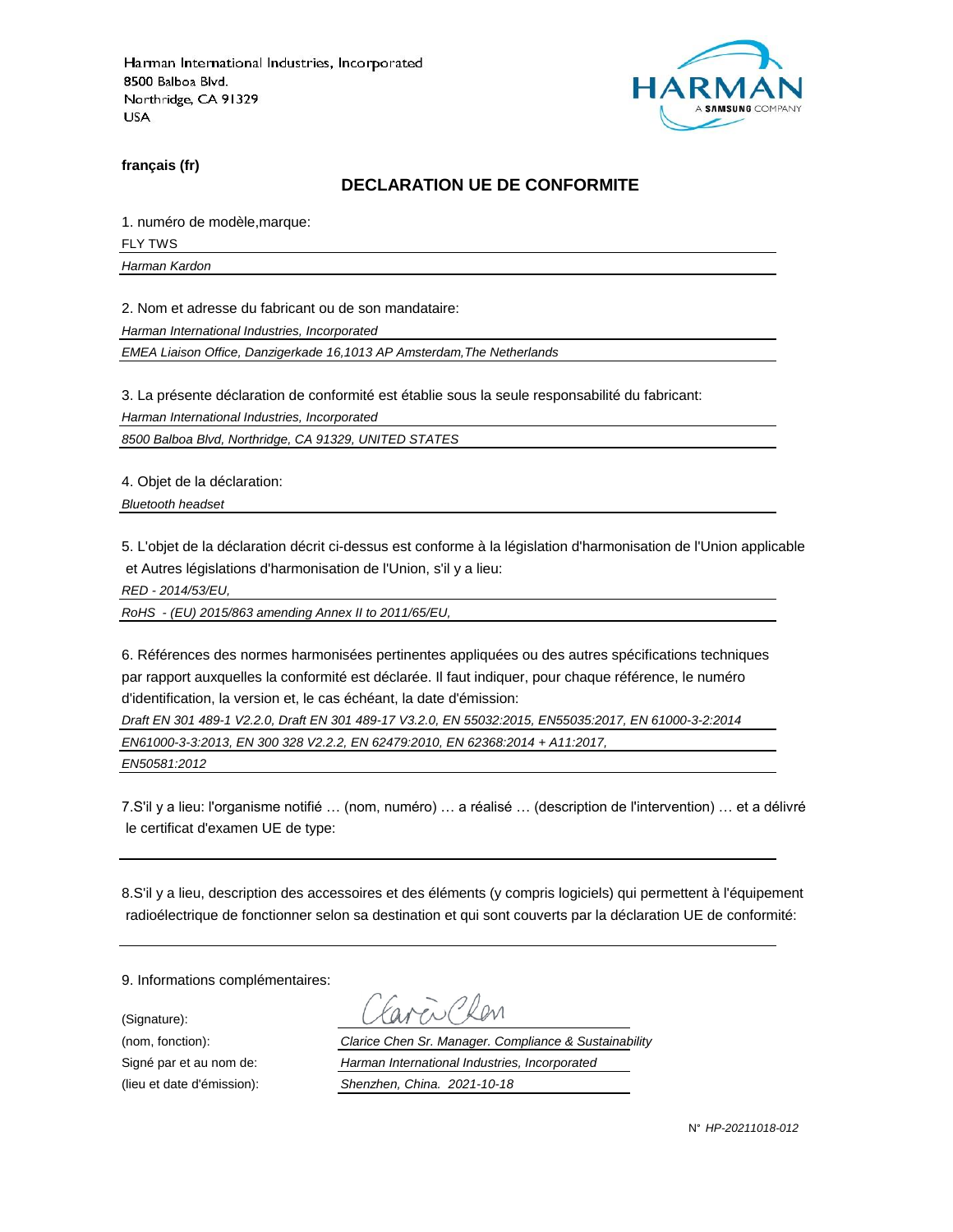

**latviešu valoda (lv)**

# **ES ATBILSTĪBAS DEKLARĀCIJA**

1. Modela Nr.,brand: FLY TWS

*Harman Kardon*

2. Ražotāja vai viņa pilnvarotā pārstāvja vārds, uzvārds/nosaukums un adrese:

*Harman International Industries, Incorporated*

*EMEA Liaison Office, Danzigerkade 16,1013 AP Amsterdam,The Netherlands*

3. Šī atbilstības deklarācija ir izdota vienīgi uz šāda ražotāja atbildību:

*Harman International Industries, Incorporated*

*8500 Balboa Blvd, Northridge, CA 91329, UNITED STATES*

4. Deklarācijas priekšmets:

*Bluetooth headset*

5. Iepriekš aprakstītais deklarācijas priekšmets atbilst attiecīgajam Savienības saskaņotajam tiesību aktam un Citam Savienības saskaņotajam tiesību aktam, ja piemērojams

*RED - 2014/53/EU,*

*RoHS - (EU) 2015/863 amending Annex II to 2011/65/EU,*

6. Atsauces uz attiecīgajiem izmantojamiem saskaņotajiem standartiem vai uz citām tehniskajām specifikācijām ,attiecībā uz ko tiek deklarēta atbilstība. Atsauces jāuzskaita ar to identifikācijas numuriem un versijām un attiecīgā gadījumā ar izdošanas datumu:

*Draft EN 301 489-1 V2.2.0, Draft EN 301 489-17 V3.2.0, EN 55032:2015, EN55035:2017, EN 61000-3-2:2014 EN61000-3-3:2013, EN 300 328 V2.2.2, EN 62479:2010, EN 62368:2014 + A11:2017, EN50581:2012*

7. Attiecīgā gadījumā paziņotā struktūra … (nosaukums, numurs) … ir veikusi … (darbības apraksts) … un izdevusi ES tipa pārbaudes sertifikātu:

8.Attiecīgā gadījumā palīgierīču un komponentu apraksts, ieskaitot programmatūras aprakstu,kas nodrošina radioiekārtas paredzēto darbību un uz ko attiecas ES atbilstības deklarācija:

9. Papildinformācija:

(Paraksts):

(vārds, uzvārds, amats): *Clarice Chen Sr. Manager. Compliance & Sustainability* Parakstīts šādas personas vārdā: *Harman International Industries, Incorporated* (izdošanas vieta un datums): *Shenzhen, China. 2021-10-18*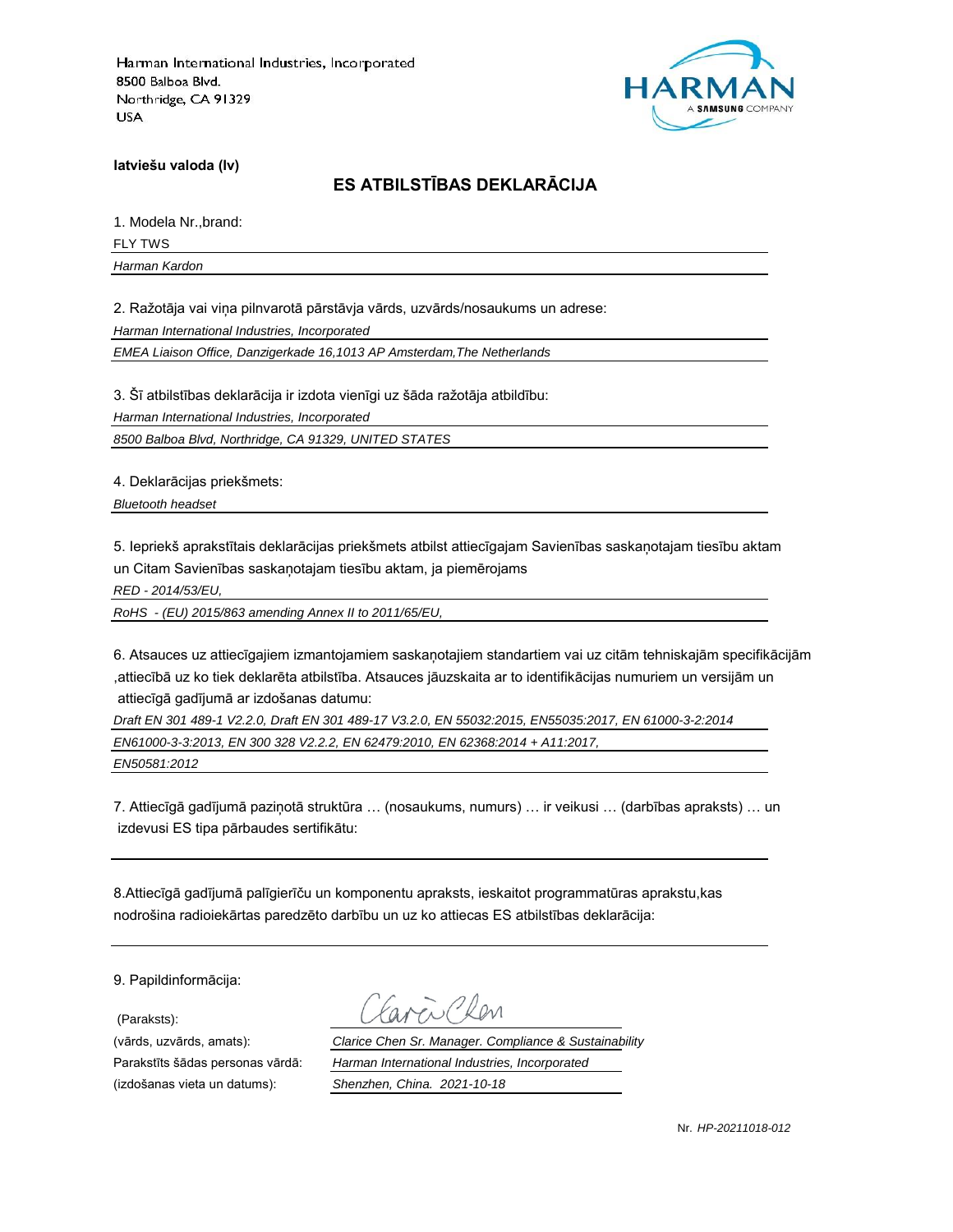

**lietuvių kalba (lt)**

#### **ES ATITIKTIES DEKLARACIJA**

1. Modelio Nr., Prekės ženklas: FLY TWS *Harman Kardon*

2. Gamintojo arba jo įgaliotojo atstovo pavadinimas ir adresas:

*Harman International Industries, Incorporated*

*EMEA Liaison Office, Danzigerkade 16,1013 AP Amsterdam,The Netherlands*

3. Ši atitikties deklaracija išduota tik gamintojo atsakomybe:

*Harman International Industries, Incorporated*

*8500 Balboa Blvd, Northridge, CA 91329, UNITED STATES*

4. Deklaracijos objektas:

*Bluetooth headset*

5. Pirmiau aprašytas deklaracijos objektas atitinka susijusius derinamuosius Sąjungos teisės aktus ir kitus derinamuosius Sąjungos teisės aktus, jeigu taikoma.

*RED - 2014/53/EU,*

*RoHS - (EU) 2015/863 amending Annex II to 2011/65/EU,*

6. Nuorodos į susijusius taikytus darniuosius standartus arba kitas technines specifikacijas, pagal kurias buvo deklaruota atitiktis. Nuorodos turi būti išvardijamos nurodant jų identifikacinius numerius,ersijas ir, kai taikoma, paskelbimo datas:

*Draft EN 301 489-1 V2.2.0, Draft EN 301 489-17 V3.2.0, EN 55032:2015, EN55035:2017, EN 61000-3-2:2014 EN61000-3-3:2013, EN 300 328 V2.2.2, EN 62479:2010, EN 62368:2014 + A11:2017, EN50581:2012*

7. Kai taikytina, notifikuotoji įstaiga … (pavadinimas, numeris)… atliko… (dalyvavimo procese aprašymas) ir išdavė ES tipo tyrimo sertifikatą:

8. Kai taikytina, pagalbinių įtaisų ir komponentų, įskaitant programinę įrangą, kurie leidžia radijo įrenginiams veikti pagal paskirtį ir yra įtraukti į ES atitikties deklaraciją, aprašas:

9. Papildoma informacija:

(Parašas):

(vardas ir pavardė, pareigos): *Clarice Chen Sr. Manager. Compliance & Sustainability* Už ką ir kieno vardu pasirašyta: *Harman International Industries, Incorporated* (išdavimo data ir vieta): *Shenzhen, China. 2021-10-18*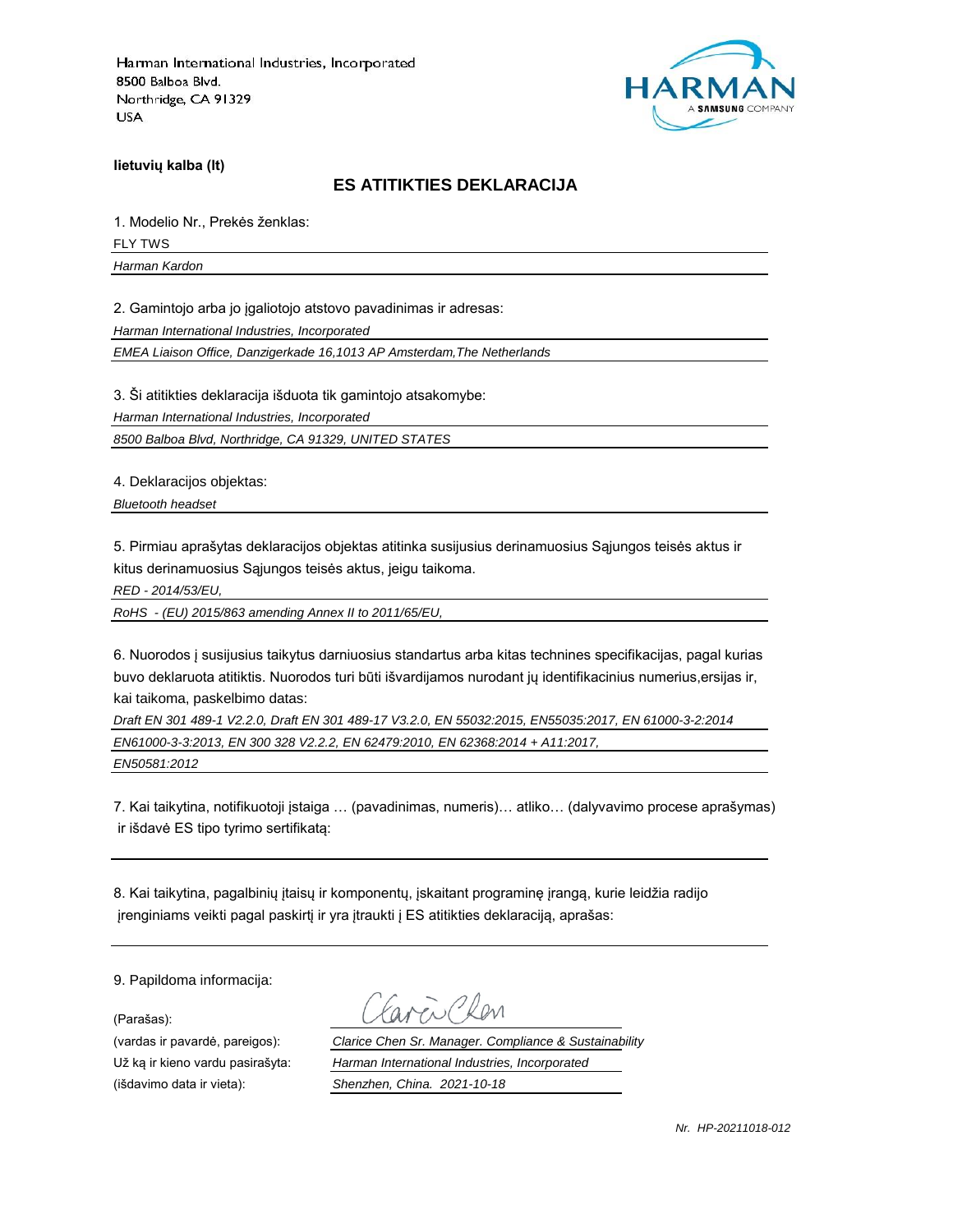

**Nederlands (nl)**

#### **EU-CONFORMITEITSVERKLARING**

1.Model nr.,Merk:

FLY TWS *Harman Kardon*

2. Naam en adres van de fabrikant of zijn gemachtigde:

*Harman International Industries, Incorporated*

*EMEA Liaison Office, Danzigerkade 16,1013 AP Amsterdam,The Netherlands*

3. Deze conformiteitsverklaring wordt afgegeven onder volledige verantwoordelijkheid van de fabrikant:

*Harman International Industries, Incorporated*

*8500 Balboa Blvd, Northridge, CA 91329, UNITED STATES*

4. Voorwerp van de verklaring:

*Bluetooth headset*

5.Het hierboven beschreven voorwerp van de verklaring is in overeenstemming met de desbetreffende harmonisatiewetgeving van de Unie en andere harmonisatiewetgeving van de Unie, indien van toepassing: *RED - 2014/53/EU,*

*RoHS - (EU) 2015/863 amending Annex II to 2011/65/EU,*

6. Vermelding van de toegepaste relevante geharmoniseerde normen of van de andere technische specificaties waarop de conformiteitsverklaring betrekking heeft. Bij de opgave van de referenties moeten het identificatie nummer en de versie en, in voorkomend geval, de datum van publicatie worden vermeld:

*Draft EN 301 489-1 V2.2.0, Draft EN 301 489-17 V3.2.0, EN 55032:2015, EN55035:2017, EN 61000-3-2:2014*

*EN61000-3-3:2013, EN 300 328 V2.2.2, EN 62479:2010, EN 62368:2014 + A11:2017,* 

*EN50581:2012*

7.(Indien van toepassing) De aangemelde instantie … (naam, nummer) … heeft een … (beschrijving van de werkzaamheden) … uitgevoerd en het certificaat van EU-typeonderzoek … afgegeven:

8. Indien van toepassing, beschrijving van de accessoires en onderdelen, die het mogelijk maken dat de radioapparatuur functioneert zoals bedoeld en die onder de EU-conformiteitsverklaring vallen:

9. Aanvullende informatie:

(Handtekening):

(naam, functie): *Clarice Chen Sr. Manager. Compliance & Sustainability* Ondertekend voor en namens: *Harman International Industries, Incorporated* (plaats en datum van afgifte): *Shenzhen, China. 2021-10-18*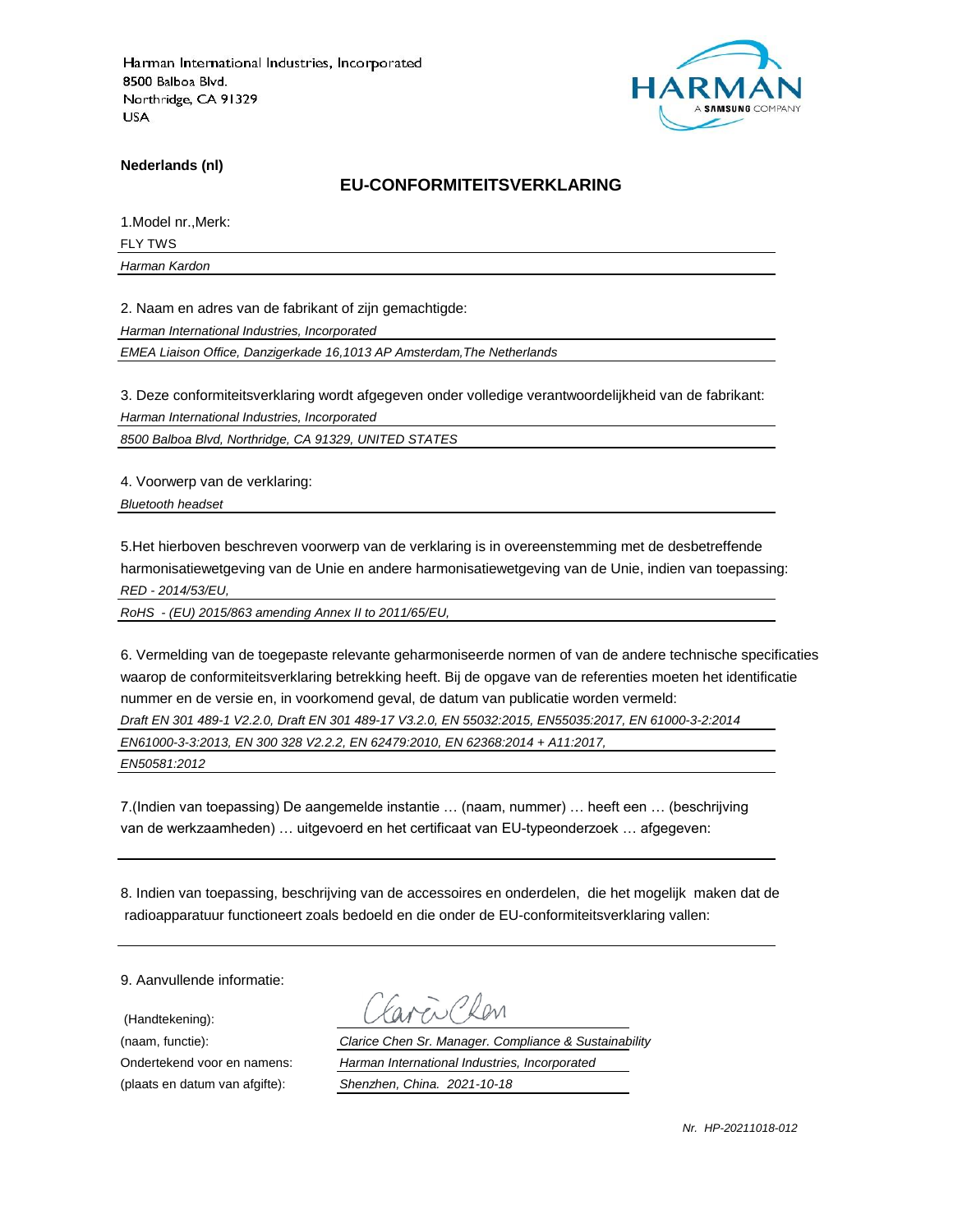

**Română (ro)**

### **DECLARAȚIA UE DE CONFORMITATE**

1. Număr model, marcă:

FLY TWS

*Harman Kardon*

2. Denumirea și adresa producătorului sau a reprezentantului său autorizat:

*Harman International Industries, Incorporated*

*EMEA Liaison Office, Danzigerkade 16,1013 AP Amsterdam,The Netherlands*

3. Prezenta declarație de conformitate este emisă pe răspunderea exclusivă a producătorului:

*Harman International Industries, Incorporated*

*8500 Balboa Blvd, Northridge, CA 91329, UNITED STATES*

4.Obiectul declarației:

*Bluetooth headset*

5. Obiectul declarației descris mai sus este în conformitate cu legislația relevantă de armonizare a Uniunii: și După caz, alte acte din legislația de armonizare a Uniunii

*RED - 2014/53/EU,*

*RoHS - (EU) 2015/863 amending Annex II to 2011/65/EU,*

6. Trimiterile la standardele armonizate relevante folosite sau trimiterile la alte specificații tehnice în legătură cu care se declară conformitatea. Referințele sunt enumerate împreună cu numerele de identificare și cu versiunea acestora precum și cu data eliberării, după caz:

*Draft EN 301 489-1 V2.2.0, Draft EN 301 489-17 V3.2.0, EN 55032:2015, EN55035:2017, EN 61000-3-2:2014 EN61000-3-3:2013, EN 300 328 V2.2.2, EN 62479:2010, EN 62368:2014 + A11:2017,* 

*EN50581:2012*

7. După caz, organismul notificat … (denumire, număr) ... a efectuat … (descrierea intervenției) și a emis certificatul de examinare UE de tip:

8. După caz, o descriere a accesoriilor și componentelor, inclusiv a produselor software, care permit echipamentelor radio să funcționeze corespunzător și care sunt incluse în declarația de conformitate:

9. Informații suplimentare:

(Semnătura):

(numele, funcția) : *Clarice Chen Sr. Manager. Compliance & Sustainability* Semnat pentru și în numele: *Harman International Industries, Incorporated* (locul și data emiterii): *Shenzhen, China. 2021-10-18*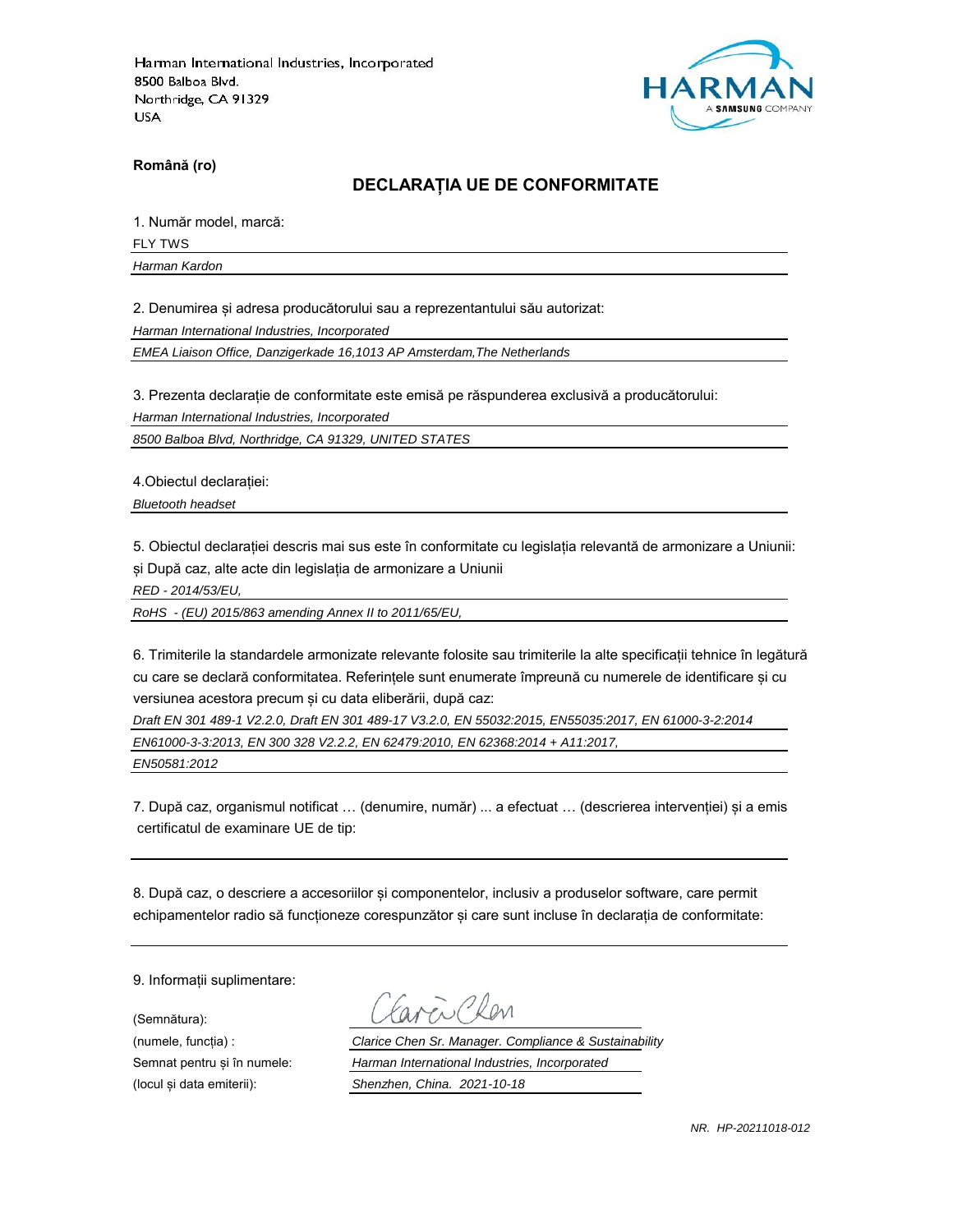

**Suomi (fi)**

#### **EU-VAATIMUSTENMUKAISUUSVAKUUTUS**

1. Malli nro.,merkki:

FLY TWS

*Harman Kardon*

2. Valmistajan tai sen valtuutetun edustajan nimi ja osoite:

*Harman International Industries, Incorporated*

*EMEA Liaison Office, Danzigerkade 16,1013 AP Amsterdam,The Netherlands*

3. Tämä vaatimustenmukaisuusvakuutus on annettu valmistajan yksinomaisella vastuulla:

*Harman International Industries, Incorporated*

*8500 Balboa Blvd, Northridge, CA 91329, UNITED STATES*

4. Vakuutuksen kohde:

*Bluetooth headset*

5. Edellä kuvattu vakuutuksen kohde on asiaa koskevan unionin yhdenmukaistamislainsäädännön vaatimusten mukainen ja Muu unionin yhdenmukaistamissäädös (tapauksen mukaan):

*RED - 2014/53/EU,*

*RoHS - (EU) 2015/863 amending Annex II to 2011/65/EU,*

6. Viittaus niihin asiaankuuluviin yhdenmukaistettuihin standardeihin, joita on käytetty, tai viittaus muihin teknisiin eritelmiin, joiden perusteella vaatimustenmukaisuusvakuutus on annettu. Viittausten luettelossa on mainittava niiden tunnistenumero ja versio ja tapauksen mukaan antopäivä:

*Draft EN 301 489-1 V2.2.0, Draft EN 301 489-17 V3.2.0, EN 55032:2015, EN55035:2017, EN 61000-3-2:2014*

*EN61000-3-3:2013, EN 300 328 V2.2.2, EN 62479:2010, EN 62368:2014 + A11:2017,* 

*EN50581:2012*

7. Tapauksen mukaan ilmoitettu laitos … (nimi, numero) … suoritti … (toimenpiteen kuvaus) … ja antoi EU-tyyppitarkastustodistuksen: …

8. Tapauksen mukaan kuvaus lisälaitteista ja osista, myös ohjelmistoista, jotka mahdollistavat radiolaitteen käyttötarkoituksen mukaisen käytön ja jotka EU-vaatimustenmukaisuusvakuutus kattaa:

9. Lisätietoja:

(allekirjoitus):

(antamispaikka ja -päivämäärä): *Shenzhen, China. 2021-10-18*

(nimi, tehtävä): *Clarice Chen Sr. Manager. Compliance & Sustainability* Seuraavan puolesta allekirjoittanut: *Harman International Industries, Incorporated*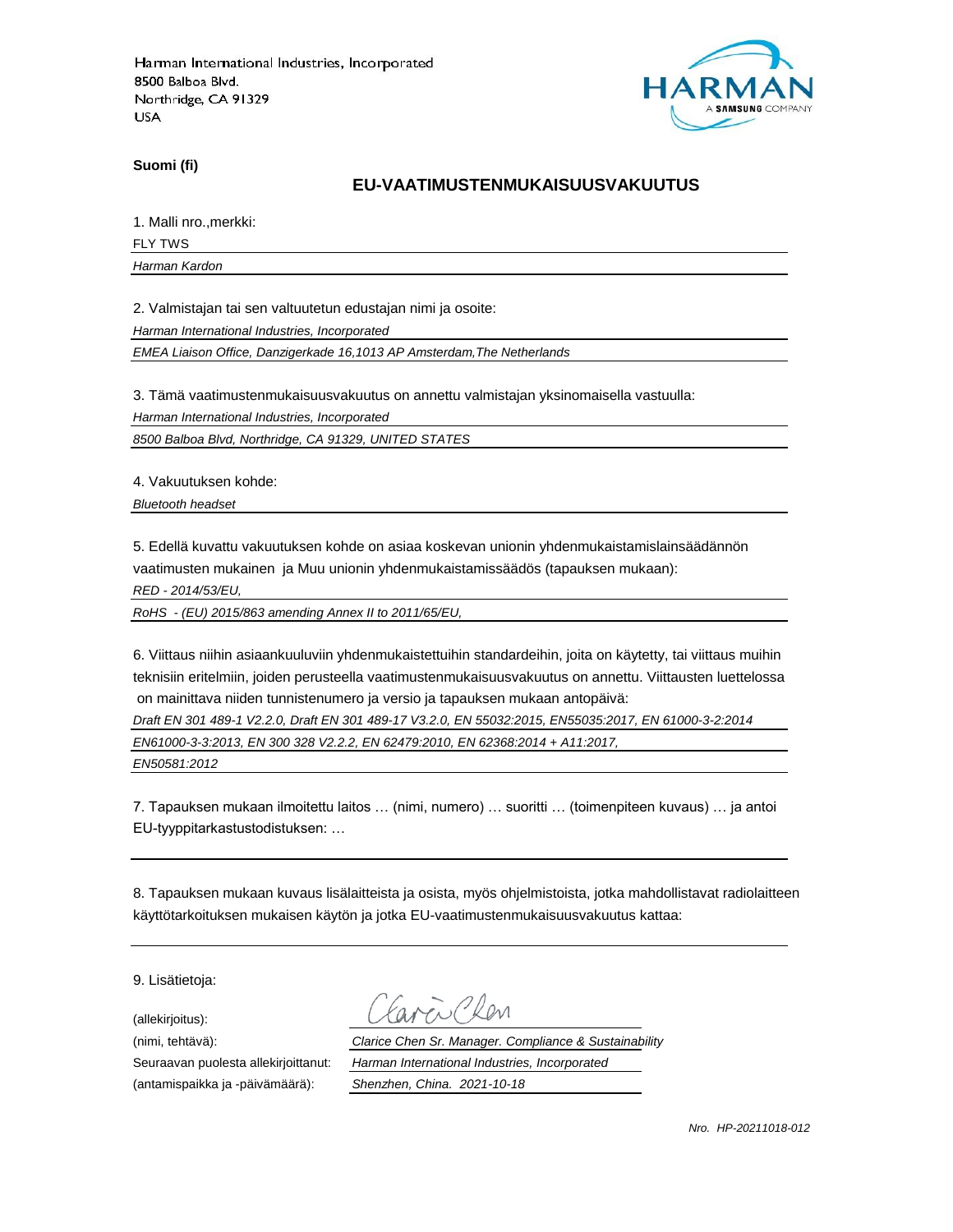

**magyar (hu)**

# **EU-MEGFELELŐSÉGI NYILATKOZAT**

1.Modellazonosító,márka: FLY TWS

*Harman Kardon*

2. A gyártó vagy meghatalmazott képviselőjének neve és címe:

*Harman International Industries, Incorporated*

*EMEA Liaison Office, Danzigerkade 16,1013 AP Amsterdam,The Netherlands*

3. Ezt a megfelelőségi nyilatkozatot a gyártó kizárólagos felelőssége mellett adják ki:

*Harman International Industries, Incorporated*

*8500 Balboa Blvd, Northridge, CA 91329, UNITED STATES*

4. A nyilatkozat tárgya:

*Bluetooth headset*

5. A fent ismertetett nyilatkozat tárgya megfelel a vonatkozó uniós harmonizációs jogszabályoknak és adott esetben egyéb uniós harmonizációs jogszabály

*RED - 2014/53/EU,*

*RoHS - (EU) 2015/863 amending Annex II to 2011/65/EU,*

6.Az alkalmazott harmonizált szabványokra való hivatkozás vagy az azokra az egyéb műszaki előírásokra való hivatkozás, amelyekkel kapcsolatban megfelelőségi nyilatkozatot tetteké. A hivatkozásokat az azonosító számokkal együtt és a megfelelő verzió feltüntetésével kell megadni, adott esetben a kiállítás dátumával együtt: *Draft EN 301 489-1 V2.2.0, Draft EN 301 489-17 V3.2.0, EN 55032:2015, EN55035:2017, EN 61000-3-2:2014 EN61000-3-3:2013, EN 300 328 V2.2.2, EN 62479:2010, EN 62368:2014 + A11:2017, EN50581:2012*

7.A(z) ... (nevű, számú)… bejelentett szervezet adott esetben elvégezte a(z) … (a beavatkozás ismertetése) …, és a következő EU-típusvizsgálati tanúsítványt adta ki:

8. Adott esetben a tartozékok és alkatrészek leírása, ideértve a rádióberendezés rendeltetésszerű használatát lehetővé tévő és az EU-megfelelőségi nyilatkozat hatályába tartozó szoftvereket is:

9. További információk:

(aláírás):

(név, beosztás): *Clarice Chen Sr. Manager. Compliance & Sustainability* nevében megbízásából írták alá: *Harman International Industries, Incorporated* (a kiállítás helye és dátuma): *Shenzhen, China. 2021-10-18*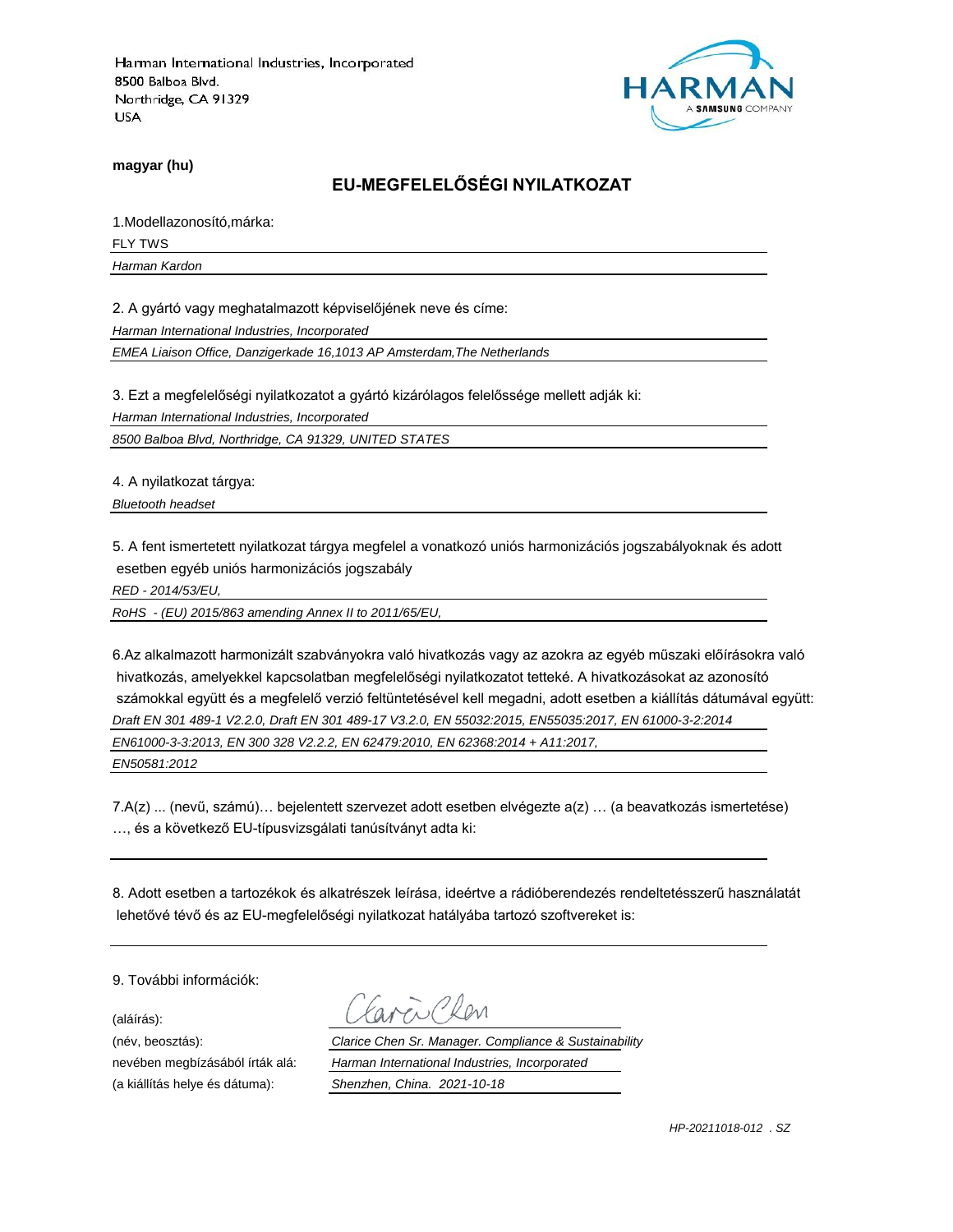

**polski (pl)**

#### **DEKLARACJA ZGODNOŚCI UE**

1. Nazwa modelu,Marka:

FLY TWS

*Harman Kardon*

2. Nazwa i adres producenta lub jego upoważnionego przedstawiciela:

*Harman International Industries, Incorporated*

*EMEA Liaison Office, Danzigerkade 16,1013 AP Amsterdam,The Netherlands*

3. Niniejszą deklarację zgodności wydaje się na wyłączną odpowiedzialność producenta:

*Harman International Industries, Incorporated*

*8500 Balboa Blvd, Northridge, CA 91329, UNITED STATES*

4. Przedmiot deklaracji:

*Bluetooth headset*

5.Wymieniony powyżej przedmiot niniejszej deklaracji jest zgodny z odnośnymi wymaganiami unijnego prawodawstwa harmonizacyjnego i innym unijnym prawodawstwem harmonizacyjnym, w stosownych przypadkach:

*RED - 2014/53/EU,*

*RoHS - (EU) 2015/863 amending Annex II to 2011/65/EU,*

6. Odwołania do odnośnych norm zharmonizowanych, które zastosowano, lub do innych specyfikacji technicznych,w stosunku do których deklarowana jest zgodność. Odwołania muszą być podane wraz z ich numerami identyfika cyjnymi i wersjami oraz w stosownych przypadkach z datą wydania: *Draft EN 301 489-1 V2.2.0, Draft EN 301 489-17 V3.2.0, EN 55032:2015, EN55035:2017, EN 61000-3-2:2014*

*EN61000-3-3:2013, EN 300 328 V2.2.2, EN 62479:2010, EN 62368:2014 + A11:2017,* 

*EN50581:2012*

7. W stosownych przypadkach, jednostka notyfikowana … (nazwa, numer) … przeprowadziła … (opis interwencji) … i wydała certyfikat badania typu UE:

8.W stosownych przypadkach, opis elementów dodatkowych lub komponentów, w tym oprogramowania , które umoż liwiają działanie urządzenia radiowego zgodnie z przeznaczeniem i które są objęte deklaracją zgodności UE:

9. Informacje dodatkowe:

(podpis):

 $\sum$ Plan

(imię i nazwisko, stanowisko): *Clarice Chen Sr. Manager. Compliance & Sustainability* Podpisano w imieniu: *Harman International Industries, Incorporated* (miejsce i data wydania): *Shenzhen, China. 2021-10-18*

*NR. HP-20211018-012*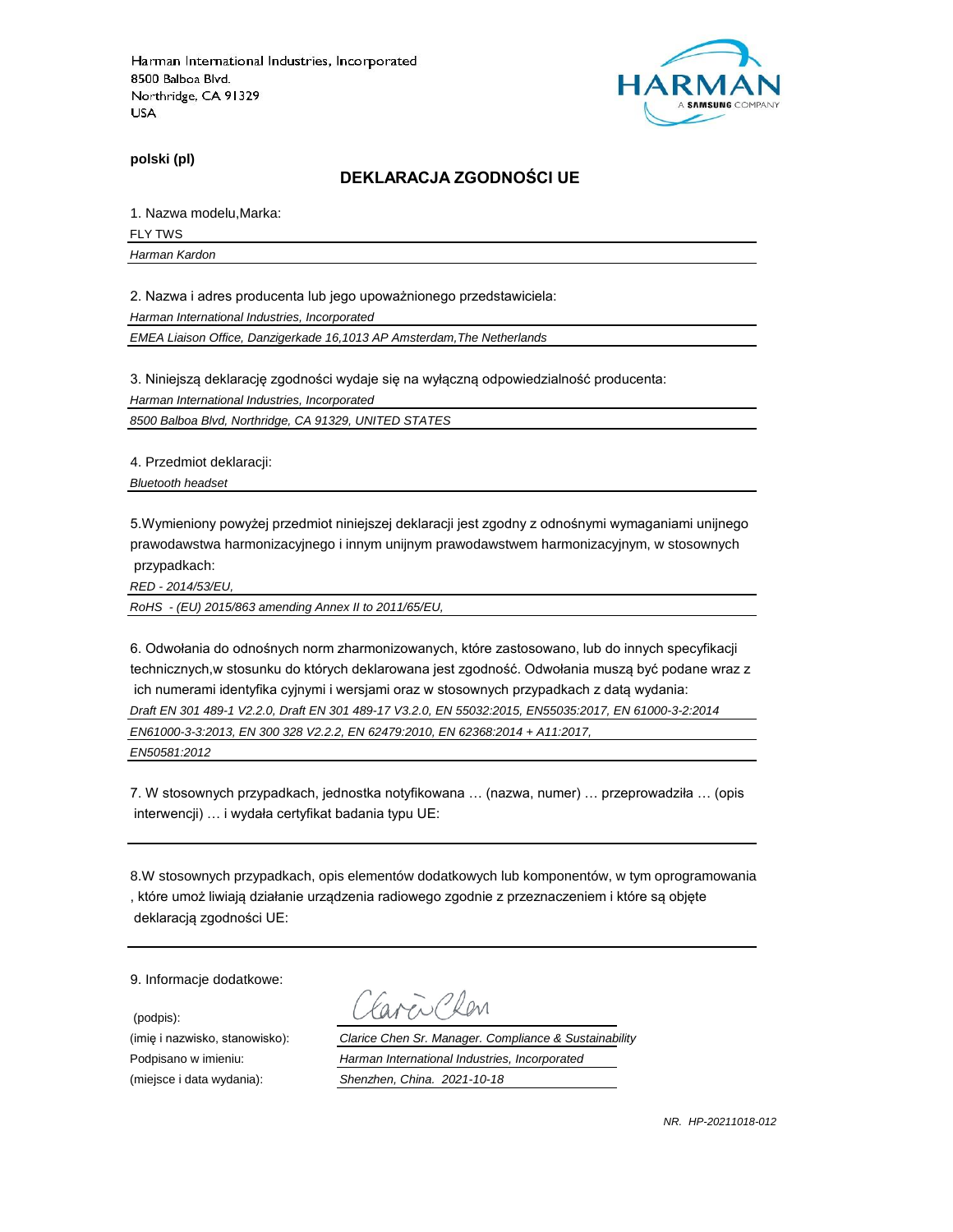

**slovenčina (sk)**

# **EÚ VYHLÁSENIE O ZHODE**

1.Číslo modelu,brand:

FLY TWS

*Harman Kardon*

2. Meno a adresa výrobcu alebo jeho splnomocneného zástupcu:

*Harman International Industries, Incorporated*

*EMEA Liaison Office, Danzigerkade 16,1013 AP Amsterdam,The Netherlands*

3. Toto vyhlásenie o zhode sa vydáva na výhradnú zodpovednosť výrobcu.:

*Harman International Industries, Incorporated*

*8500 Balboa Blvd, Northridge, CA 91329, UNITED STATES*

4.Predmet vyhlásenia:

*Bluetooth headset*

5. Uvedený predmet vyhlásenia je v zhode s príslušnými harmonizačnými právnymi predpismi Únie a Prípadne ďalšie harmonizačné právne predpisy Únie:

*RED - 2014/53/EU,*

*RoHS - (EU) 2015/863 amending Annex II to 2011/65/EU,*

6. Odkazy na príslušné použité harmonizované normy alebo odkazy na iné technické špecifikácie, v súvislosti s ktorými sa zhoda vyhlasuje. V rámci odkazov sa musí uviesť identifikačné číslo a verzia a prípadne dátum vydania:

*Draft EN 301 489-1 V2.2.0, Draft EN 301 489-17 V3.2.0, EN 55032:2015, EN55035:2017, EN 61000-3-2:2014 EN61000-3-3:2013, EN 300 328 V2.2.2, EN 62479:2010, EN 62368:2014 + A11:2017, EN50581:2012*

7. Prípadne: notifikovaný orgán … (názov, číslo) … vykonal … (opis zásahu) … a vydal certifikát EÚ skúšky typu:

8. V príslušných prípadoch opis príslušenstva a komponentov vrátane softvéru, ktoré umožňujú rádiovému zariadeniu fungovať v súlade so zamýšľaným účelom, a na ktoré sa vzťahuje EÚ vyhlásenie o zhode:

9. Doplňujúce informácie:

(podpis):

(meno, funkcia): *Clarice Chen Sr. Manager. Compliance & Sustainability* Podpísané za a v mene: *Harman International Industries, Incorporated* (miesto a dátum vydania): *Shenzhen, China. 2021-10-18*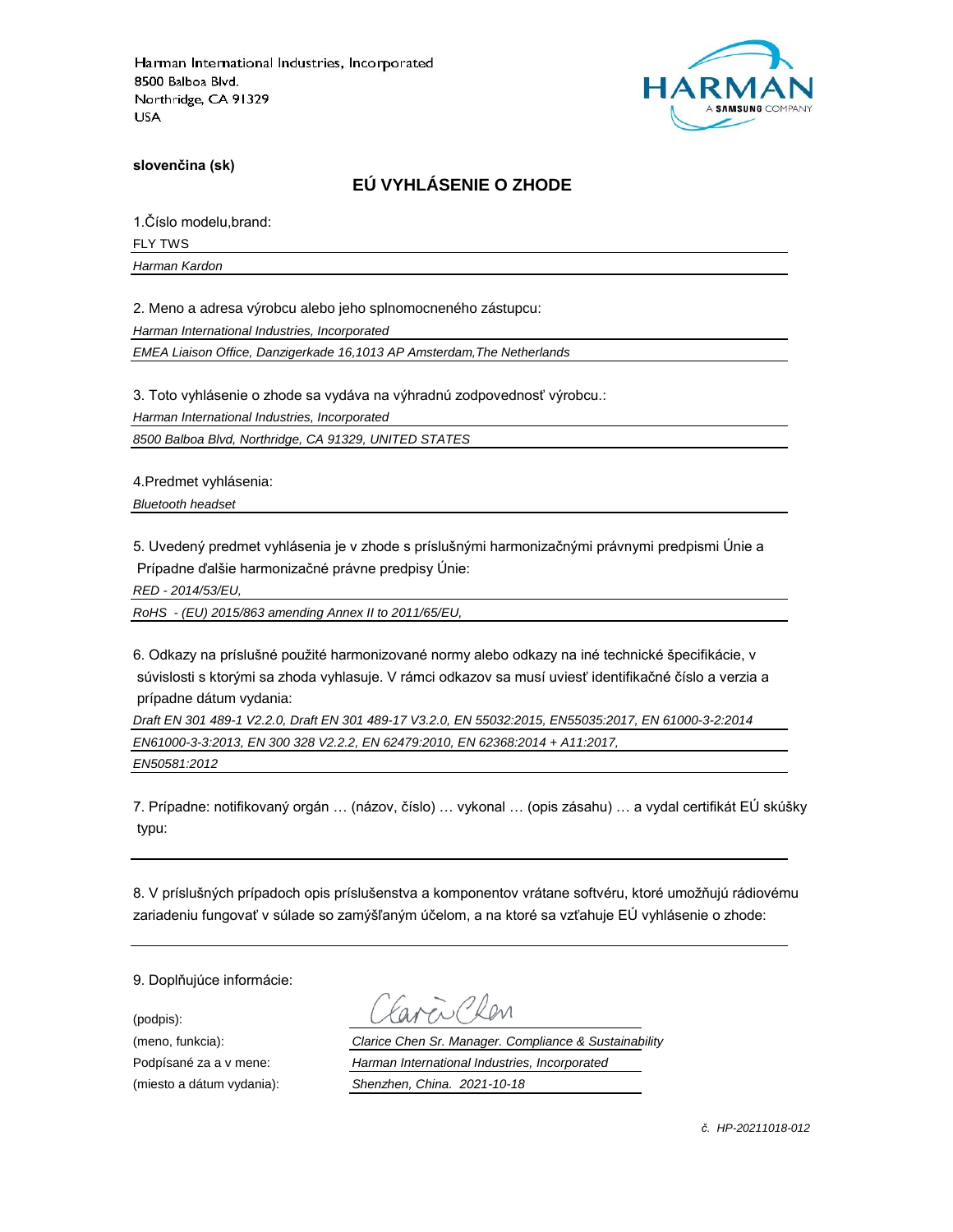

**svenska (sv)**

# **EU-FÖRSÄKRAN OM ÖVERENSSTÄMMELSE**

1. Modell nr.,varumärke**:**

FLY TWS

*Harman Kardon*

2. Namn på och adress till tillverkaren eller dennes representant:

*Harman International Industries, Incorporated*

*EMEA Liaison Office, Danzigerkade 16,1013 AP Amsterdam,The Netherlands*

3. Denna försäkran om överensstämmelse utfärdas på tillverkarens eget ansvar:

*Harman International Industries, Incorporated*

*8500 Balboa Blvd, Northridge, CA 91329, UNITED STATES*

4. Föremål för försäkran:

*Bluetooth headset*

5. Föremålet för försäkran ovan överensstämmer med den relevanta unionslagstiftningen om harmon -isering och Annan harmoniserad unionslagstiftning i förekommande fall

*RED - 2014/53/EU,*

*RoHS - (EU) 2015/863 amending Annex II to 2011/65/EU,*

6.Hänvisningar till de relevanta harmoniserade standarder som använts eller hänvisningar till andra tekniska specifikationer enligt vilka överensstämmelsen försäkras. Hänvisningar måste förtecknas tillsammans med identifieringsnummer och version och i förekommande fall datum för utfärdande:

*Draft EN 301 489-1 V2.2.0, Draft EN 301 489-17 V3.2.0, EN 55032:2015, EN55035:2017, EN 61000-3-2:2014*

*EN61000-3-3:2013, EN 300 328 V2.2.2, EN 62479:2010, EN 62368:2014 + A11:2017,* 

*EN50581:2012*

7. I tillämpliga fall: det anmälda organet ... (namn, nummer) ... har utfört ... (beskrivning av åtgärd) ... och utfärdat EU- typprovningsintyg:

8. I förekommande fall en beskrivning av tillbehör och komponenter, inklusive programvara, som gör det möjligt för radioutrustningen att fungera som avsett och som täcks av en EU-försäkran om överensstämmelse:

9. Ytterligare information:

(namnteckning):

EN Plen

(namn, befattning): *Clarice Chen Sr. Manager. Compliance & Sustainability* Undertecknat för: *Harman International Industries, Incorporated* (ort och datum) *Shenzhen, China. 2021-10-18*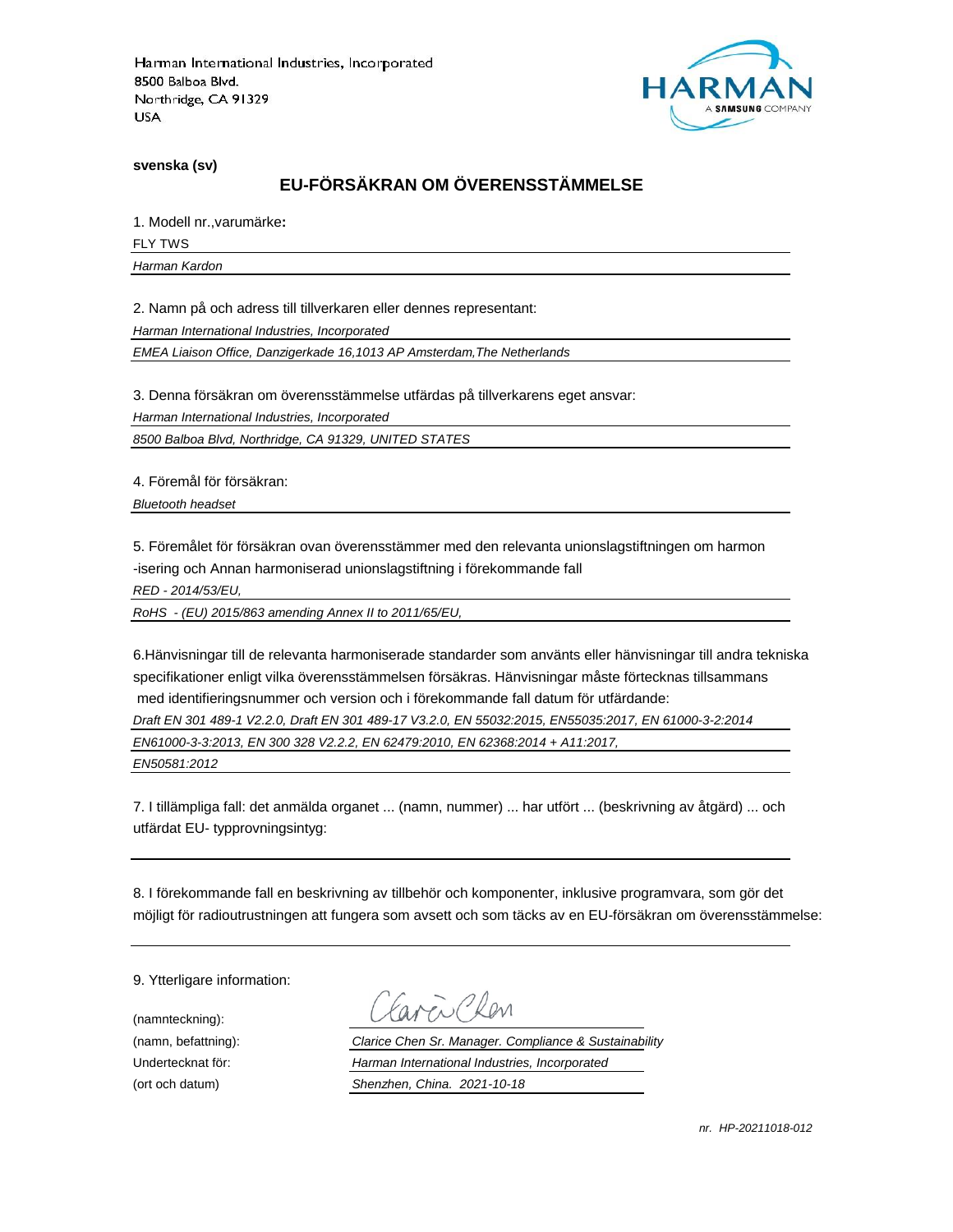

**Malti (mt)**

### **DIKJARAZZJONI TA' KONFORMITÀ TAL-UE**

1.Il-mudell Nru.,marka: FLY TWS *Harman Kardon*

2. L-isem u l-indirizz tal-manifattur jew tar-rappreżentant awtorizzat tiegħu:

*Harman International Industries, Incorporated*

*EMEA Liaison Office, Danzigerkade 16,1013 AP Amsterdam,The Netherlands*

3. Din id-dikjarazzjoni tal-konformità tinħareg taħt ir-responsabbiltà unika tal-manifattur:

*Harman International Industries, Incorporated*

*8500 Balboa Blvd, Northridge, CA 91329, UNITED STATES*

4.L-għan tad-dikjarazzjoni:

*Bluetooth headset*

5. L-għan tad-dikjarazzjoni deskritt hawn fuq huwa konformi mal-leġiżlazzjoni ta' armonizzazzjoni rilevanti tal -Unjon u Leġiżlazzjoni dwar l-armonizzazzjoni oħra tal-Unjoni meta tkun applikabbli

*RED - 2014/53/EU,*

*RoHS - (EU) 2015/863 amending Annex II to 2011/65/EU,*

6. Ir-referenzi għall-istandards armonizzati rilevanti li ntużaw, jew ir-referenzi għall-ispeċifikazzjonijiet tekniċi l-oħrajn li skonthom qed tiġi ddikjarata l-konformità: Ir-referenzi jridu jiġu elenkati bin-numru tal-identifikazzjoni u l-verżjoni tagħhom u, fejn applikabbli, id-data tal-ħruġ:

*Draft EN 301 489-1 V2.2.0, Draft EN 301 489-17 V3.2.0, EN 55032:2015, EN55035:2017, EN 61000-3-2:2014 EN61000-3-3:2013, EN 300 328 V2.2.2, EN 62479:2010, EN 62368:2014 + A11:2017,* 

*EN50581:2012*

7.Meta applikabbli, il-korp notifikat … (l-isem, in-numru) … wettaq… (deskrizzjoni tal-intervent) … u ħareġ iċ-ċertifikat tal-eżami tat-tip tal-UE:

8. Fejn applikabbli, deskrizzjoni tal-aċċessorji u il-komponenti, inkluż is-softwer, li jippermettu t-tagħmir tar -radju jopera kif intiż u koperti mid-dikjarazzjoni tal-konformità tal-UE:

9. Informazzjoni addizzjonali:

(firma):

EN CRON

(isem, funzjoni): *Clarice Chen Sr. Manager. Compliance & Sustainability* Iffirmat għal u f'isem: *Harman International Industries, Incorporated* (post u data tal-ħruġ): *Shenzhen, China. 2021-10-18*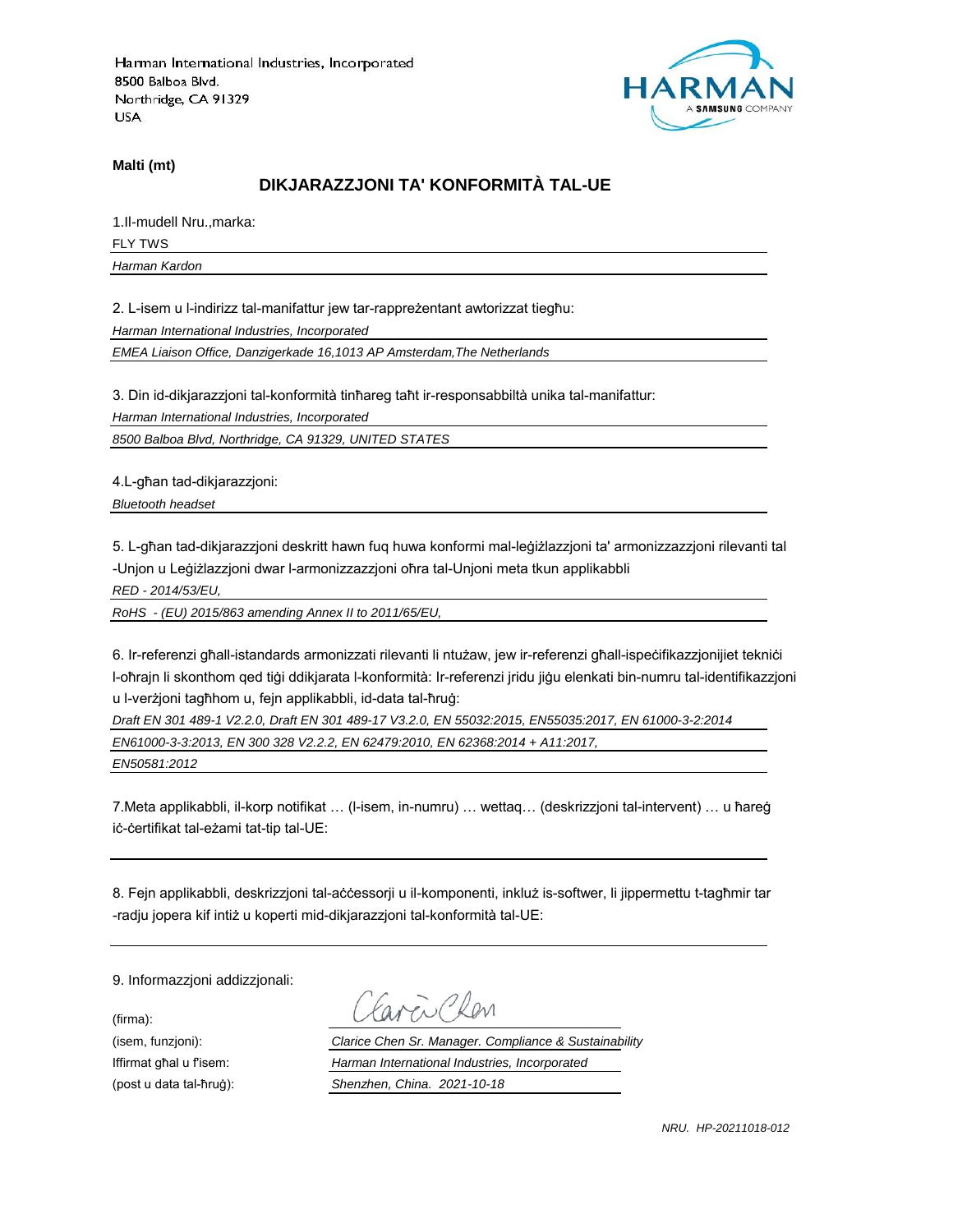

**português (pt)**

### **DECLARAÇÃO UE DE CONFORMIDADE**

1. Modelo Nº.,marca:

FLY TWS

*Harman Kardon*

2. Nome e endereço do fabricante ou do respetivo mandatário:

*Harman International Industries, Incorporated*

*EMEA Liaison Office, Danzigerkade 16,1013 AP Amsterdam,The Netherlands*

3. A presente declaração de conformidade é emitida sob a exclusiva responsabilidade do fabricante:

*Harman International Industries, Incorporated*

*8500 Balboa Blvd, Northridge, CA 91329, UNITED STATES*

4. Objeto da declaração:

*Bluetooth headset*

5.O objeto da declaração acima mencionada está em conformidade com a legislação de harmonização da União aplicável, Outra legislação de harmonização da União, se aplicável:

*RED - 2014/53/EU,*

*RoHS - (EU) 2015/863 amending Annex II to 2011/65/EU,*

6. Referências às normas harmonizadas aplicáveis utilizadas ou às outras especificações técnicas em relação às quais a conformidade é declarada. As referências devem ser enumeradas com os respetivos números de identificação e versão e, se for caso disso, a data de emissão:

*Draft EN 301 489-1 V2.2.0, Draft EN 301 489-17 V3.2.0, EN 55032:2015, EN55035:2017, EN 61000-3-2:2014 EN61000-3-3:2013, EN 300 328 V2.2.2, EN 62479:2010, EN 62368:2014 + A11:2017,* 

*EN50581:2012*

7. Se aplicável, o organismo notificado: (nome, número)... efetuou… (descrição da intervenção)… e emitiu o certificado de exame UE de tipo:

8. Se aplicável, descrição dos acessórios e/ou componentes, incluindo o software, que permitem que o equipamento de rádio funcione conforme o pretendido, abrangidos pela declaração UE de conformidade:

9. Informações complementares:

(assinatura):

ENPROM

(nome, cargo) : *Clarice Chen Sr. Manager. Compliance & Sustainability* Assinado por e em nome de: *Harman International Industries, Incorporated* (local e data de emissão) *Shenzhen, China. 2021-10-18*